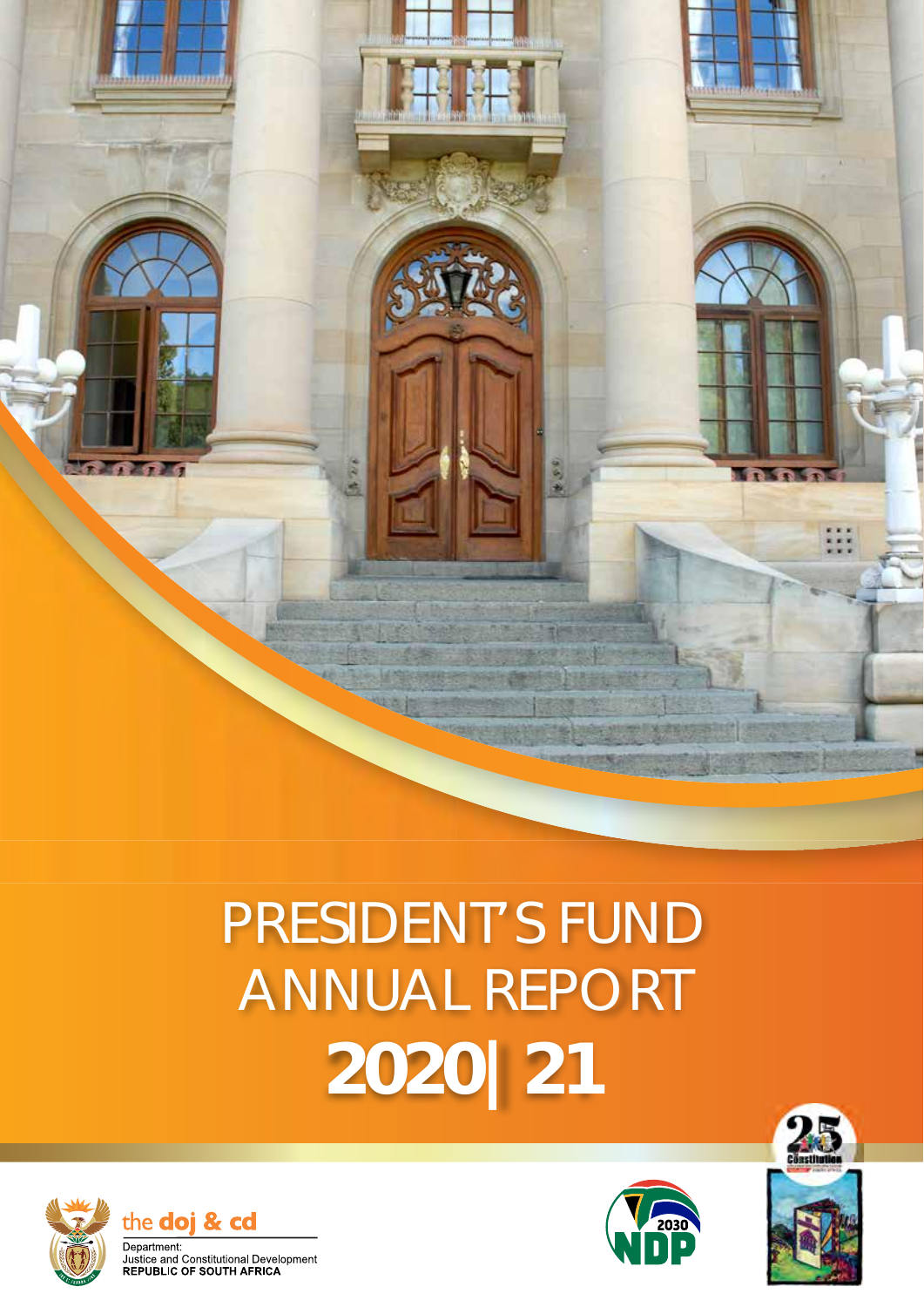# CONTENTS

|    |                                                | Page           |
|----|------------------------------------------------|----------------|
|    | 1. Report of the Accounting Officer            | $\overline{A}$ |
|    | 2. Report of the Audit Committee               | $\overline{7}$ |
|    | 3. Report of the Auditor General to parliament | 10             |
|    | 4. Statement of Financial Performance (SPR)    | 13             |
|    | 5. Statement of Financial Position (SPO)       | 14             |
| 6. | Statement of Changes in Net Assets (NA)        | 15             |
|    | 7. Cash Flow Statement (CFS)                   | 16             |
| 8. | Notes to the Financial Statements              |                |
|    | (General information and accounting policies)  | 17             |
|    | 9. Notes to the Financial Statements           | 28             |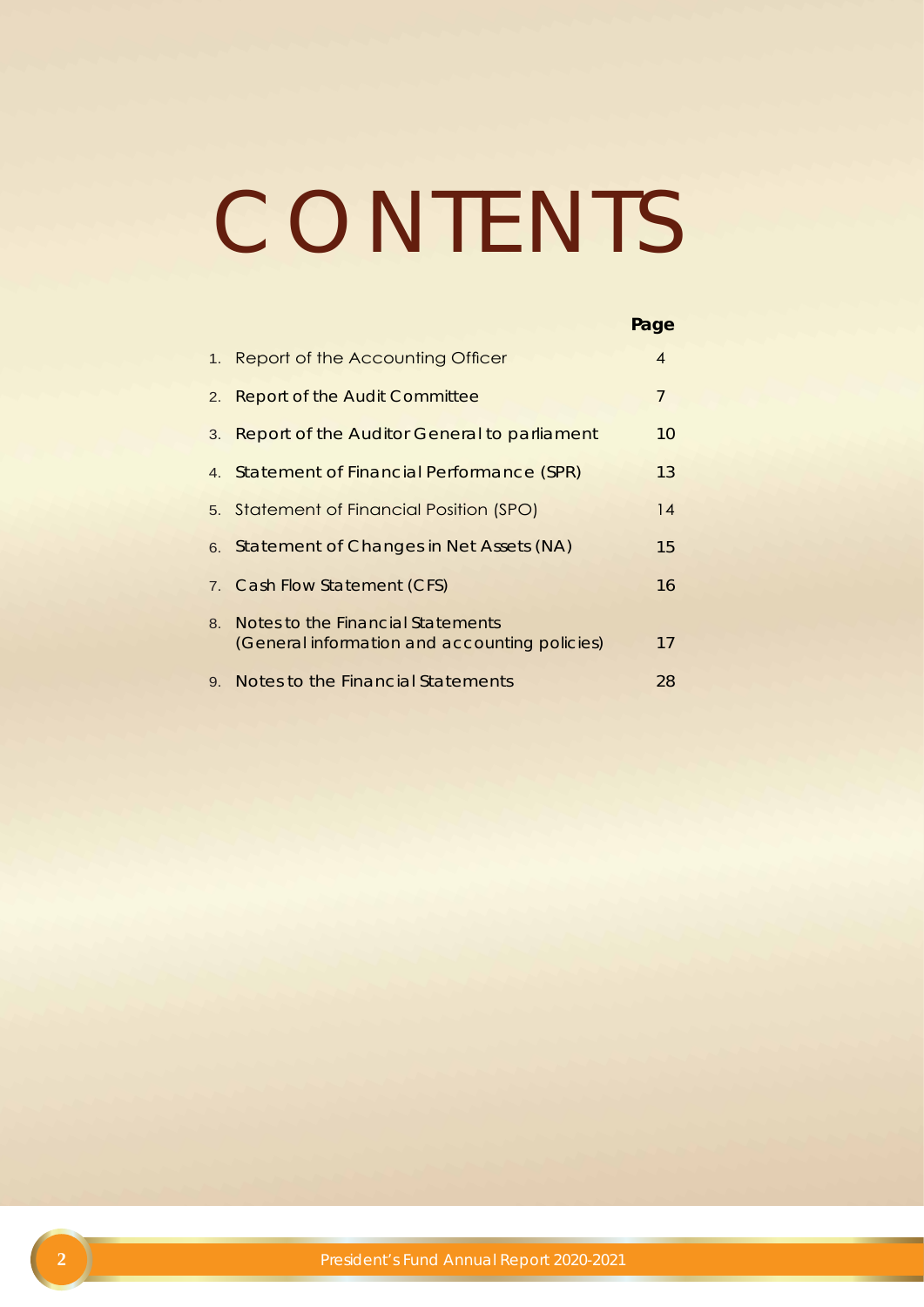REPORT OF THE ACCOUNTING OFFICER ON THE ANNUAL FINANCIAL STATEMENTS OF THE PRESIDENT'S FUND

FOR THE YEAR ENDED 31 MARCH 2021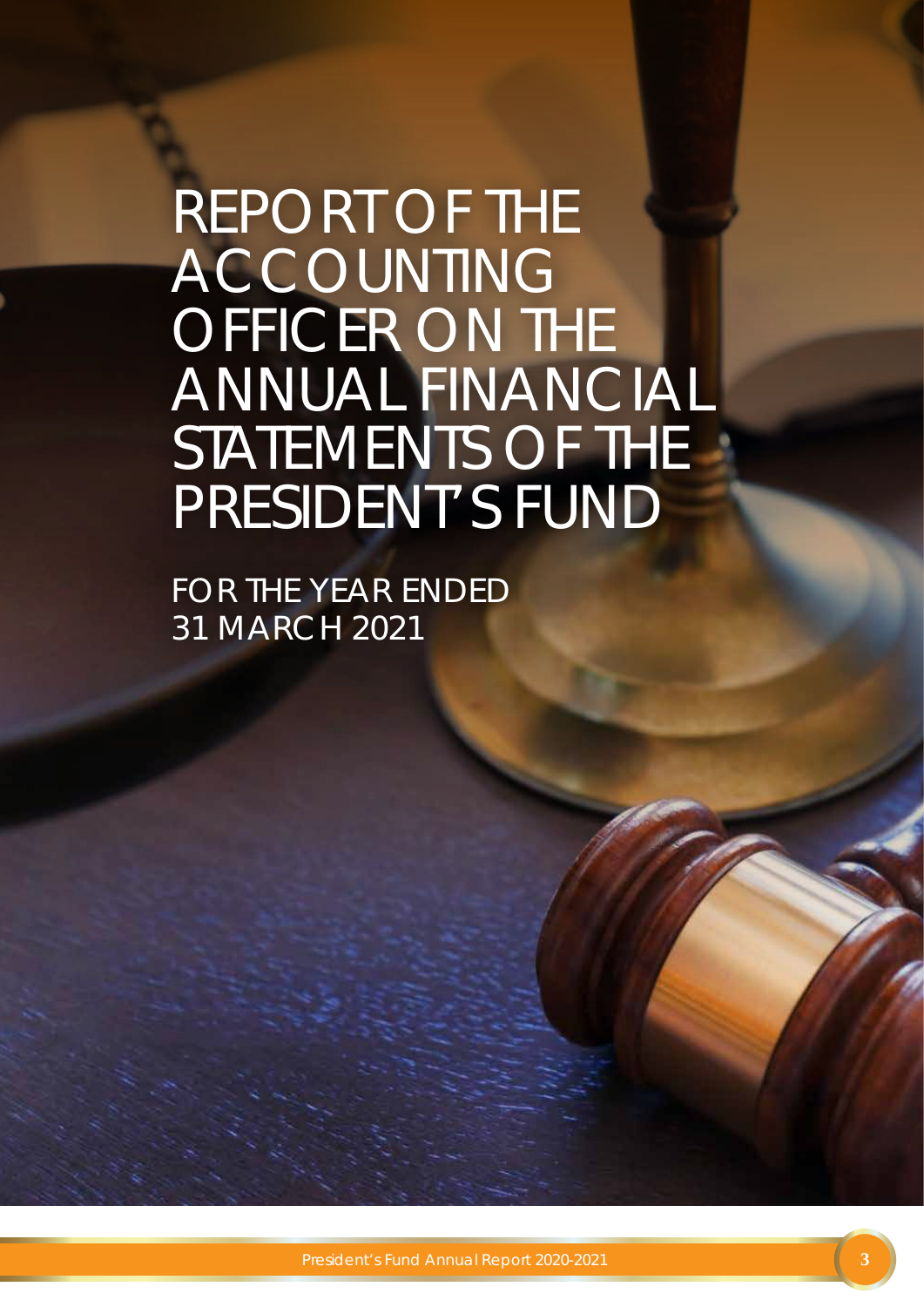## REPORT OF THE ACCOUNTING OFFICER FOR THE YEAR ENDED 31 MARCH 2021

#### **1. GENERAL REVIEW**

The President's Fund was established in terms of section 42 of the Promotion of National Unity and Reconciliation Act, (Act No 34 of 1995).

Parliament approved the following measures to victims subsequent to the consideration and recommendation of the ad hoc Joint Hommittee of both Houses of Parliament on the tabling of the final two volumes of the Truth and Reconciliation Commission (TRC) Reports and on the recommendation of the State President:

- A once-off individual grant of R30 000 to those individuals or survivors designated by the TRC.
- Systematic programmes to project academic and formal records of history, cultural and art forms, as well as erecting symbols and monuments that exalt the freedom struggle, including new geographic and place names.
- Medical and other forms of social assistance programmes to provide for medical benefits, education assistance and the provision of housing, as well as other social benefits to address the needs of victims identified by the TRC.
- Whole community rehabilitation, other than individuals linked to the process, which suffered and are still in distress. The need therefore exists for such communities to be rehabilitated through various programmes initiated and supported by government.

Subsection 42(2) of the aforementioned Act states that "there shall be paid from the fund all amounts payable to victims by way of reparation in terms of regulations made by the President". Therefore interventions are superseded by the promulgation of regulations that enable the Department of Justice and Constitutional Development to ensure the implementation in accordance with such regulations.

#### **Once-off individual grant of R30 000**

To give effect to the payment of the once-off individual grant of R30 000, regulations were promulgated and gazetted on 12 November 2003.

With regard to the victims who applied for reparation, this aspect of the reparation measure has been completed. There are thirteen beneficiaries who could not be traced of which seven are declared to be residing abroad. Funds for the outstanding beneficiaries have been reserved in the Fund, should the beneficiaries come forward to claim their reparation grants.

#### **Symbols and monuments**

This aspect of the reparation measures is being implemented under the auspices of various municipalities and the Department of Arts and Culture at National and Provincial levels respectively and is continuing throughout the Republic.

#### **Medical benefits and other forms of social assistance**

Regulations on Exhumation, Reburial or Symbolic Burial of Deceased Victims, whose remains were exhumed and reburied, were promulgated and gazetted on 07 May 2010. Assistance to the value of R 3 163 009.29 was granted up to 31 March 2021 to families who applied for contributions towards reburial expenses in terms of the regulations. The Regulations have since been amended to provide for, among others,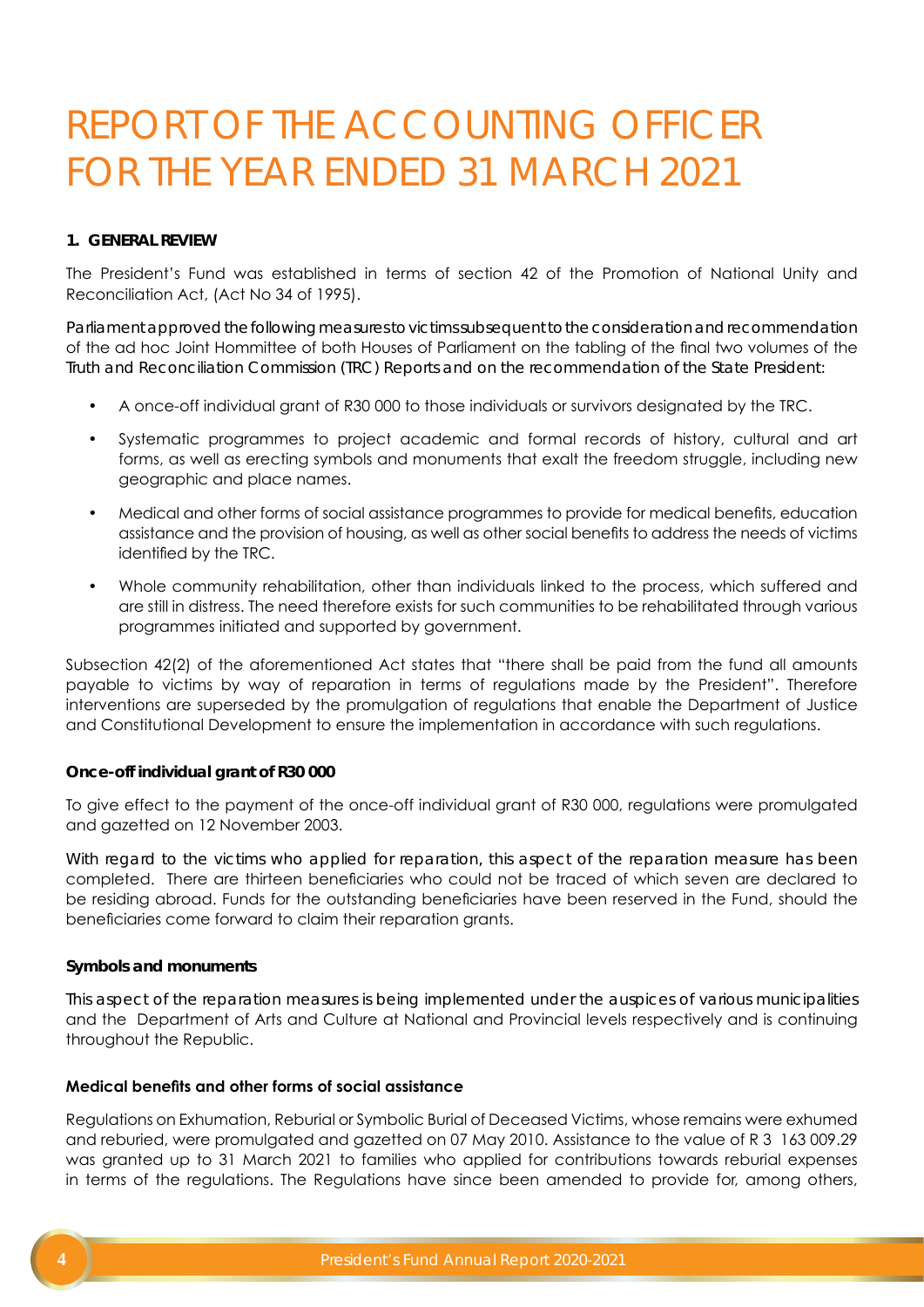extended forms of assistance which include the following: travel and subsistence allowance for family members of a missing person or a deceased TRC victim to attend a cleansing ceremony and a handover ceremony (where the remains of such a person is handed over to the family); the payment of an amount of R1 500,00 to purchase an animal to be slaughtered for the purposes of a cleansing ceremony; the provision of a coffin under certain circumstances and funeral items and accessories of R12 000,00 as well as travel and subsistence costs to assist the family members, where needed, to attend the said ceremonies. These amounts increase on an annual basis.

Regulations relating to assistance to victims in respect of basic education and higher education and training commenced on 07 November 2014 to address educational support to TRC identified beneficiaries through implementation by the relevant education departments. A total amount of R 53 168 801.79 was contributed towards the Department of Basic Education and R 54 674 450.05 towards the Department of Higher Education and Training in relation to claims submitted and advances paid.

In the Accounting Officer's Report for the Financial Year 2013/2014 it was stated that the Department of Health is considering amendments to the National Health Act, 2003 to provide for free health services to the victims, their relatives and dependants. Due to the advert of the White Paper on National Health Insurance, the proposed initiatives will automatically cover the identified TRC beneficiaries. Once the Department of Health promulgates the amendments to the National Health Act, the draft Regulations can be proceeded with. In the meantime, a dedicated staff member in the Department of Health assists these beneficiaries in relation to specialised needs.

In the previous Accounting Officer's Report, it was indicated that a list of TRC identified victims in need of housing assistance, including repairs or renovations to existing infrastructure, has been compiled. Following the finalisation of the data clearing process, the Department commenced with a housing needs analysis process for all TRC recommended beneficiaries whose addresses have been established. The analysis was achieved through conducting a countrywide door-to-door survey by means of a questionnaire developed by the TRC Unit in consultation with the Department of Human Settlement (DoHS). Based on the results of the survey, draft regulations on housing assistance are being developed.

#### **Rehabilitation of communities**

A new Community Rehabilitation Project Team (CRPT) was established in May 2017 to coordinate and fast track the implementation of revised community rehabilitation measures in identified communities.

The Department has over time prepared two sets of Regulations that have already been published in the Gazette for public comments, namely on 29 November 2013 and 13 July 2018. These regulations were resubmitted to the Minister for consideration and consultation with the Minister of Finance.

Re-engagements with some of the affected communities and relevant civil society organisations (CSOs) under the umbrella of the South African Coalition for Transitional Justice (SACTJ).

Multi-stakeholder Project Teams (MPTs) were established in Alexandra (Gauteng), Kwanobuhle (Eastern Cape), Maboloka (North West), Mdantsane (Eastern Cape) and Mpophomeni (KwaZulu-Natal) to prepare for the conceptualisation of desired community projects in line with the new community rehabilitation approach. These conceptualised projects have been submitted to the Minister for sign off with a view to enable the next phase of preparations to commence.

#### **2. CORPORATE GOVERNANCE ARRANGEMENTS**

The administration cost for the Fund and associated resources is paid by the Department of Justice and Constitutional Development as a related party. The Fund utilises the Department's risk management and fraud prevention approach, relevant policies, and related support services in the achievement of its objectives. It also utilises the governance structures, systems and management processes of the related party including internal audit, the risk committee and the audit committee. The performance indicators for the TRC is included in the overall performance of the Department.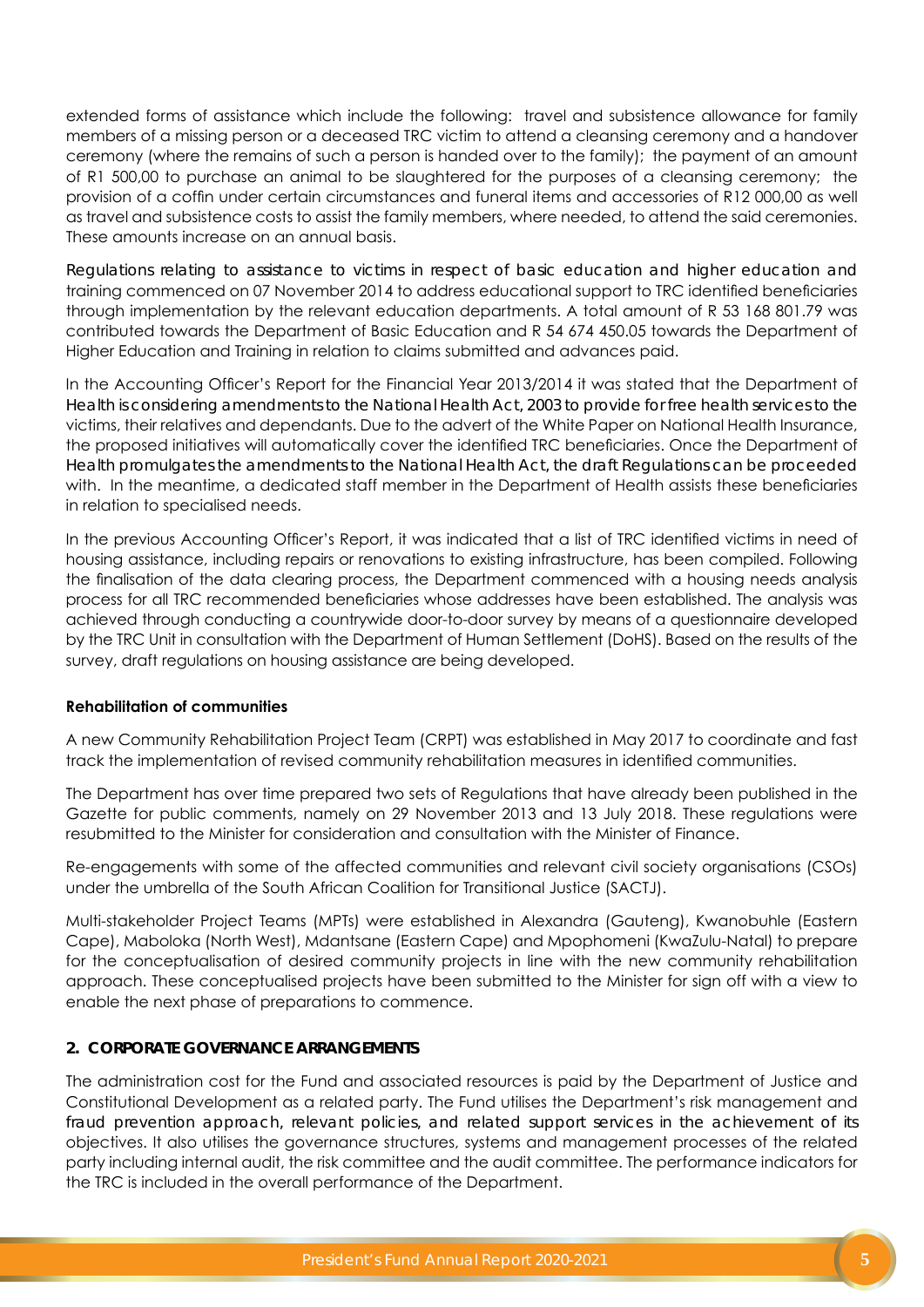#### **3. OTHER**

The Department shall continue to ensure that the funds available in the President's Fund, as well as any further contributions, are utilised solely for the purpose for which the Fund was established in terms of the founding legislation and by direction of regulations assented to by the State President.

#### **4. APPRECIATION**

My appreciation and thanks are accorded to the related departments, agencies and stakeholders who are assisting in attaining the reparation goals of the President's Fund.

 $\angle$ 

**Adv D Mashabane** Accounting Officer: President's Fund Date: 30 July 2021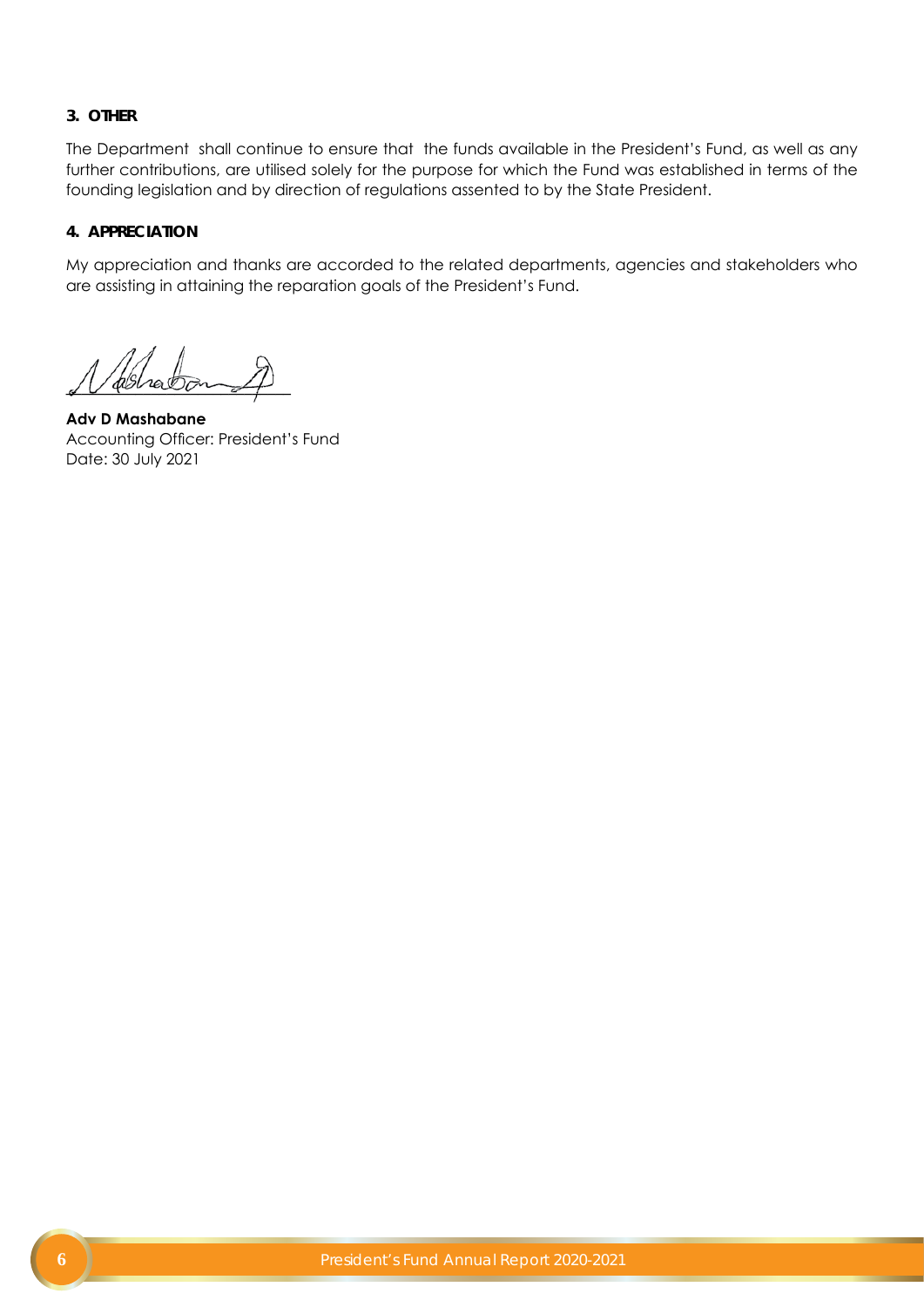## FINAL REPORT OF THE AUDIT COMMITTEE ON PRESIDENT FUND

#### **1. REPORT OF THE AUDIT COMMITTEE**

We are pleased to present our final report for the financial year ended 31 March 2021.

#### **1.1 AUDIT COMMITTEE MEMBERS AND ATTENDANCE**

The Audit Committee consisted of the members listed below and is required to meet at least four times per annum as per its approved terms of reference. During the year six (06) meetings and two (02) special meetings were held and attendance tabled as follows:

| Name of members                     | Number of<br>meetings attended | <b>Number of special</b><br>meetings attended | <b>Status</b>             |
|-------------------------------------|--------------------------------|-----------------------------------------------|---------------------------|
| Ms. Besky Ngunjiri<br>(Chairperson) | 6                              | 2                                             | Reappointed-18 March 2021 |
| Mr. Cedric Boltman                  | 6                              | 2                                             | Reappointed-18 March 2021 |
| <b>Mr Freddy Sinthumule</b>         | 4                              | 2                                             | Resigned-01 October 2020  |
| Ms Linda Meyer                      | 6                              | 2                                             | Reappointed-18 March 2021 |
| Mr Bheki Mkhabela                   | 6                              | 2                                             | Reappointed-18 March 2021 |

#### **1.2 AUDIT COMMITTEE RESPONSIBILITY**

1. We report that we have complied with its responsibilities arising from Section 38 (!) (a) (ii) of the Public Finance Management Act and Treasury Regulations. The Audit Committee also reports that it has adopted appropriate formal terms of and has discharged all responsibilities as contained in the Audit Committee Charter.

#### **1.3 THE EFFECTIVENESS OF INTERNAL CONTROL**

The Audit Committee is satisfied that key controls remained in place throughout the year under review and where shortcomings in the internal controls were identified; management has addressed them through implementation of audit action plans and Internal Audit validates the audit action plans. The Audit Committee has noted that the Fund has been growing over a number of years since it was set up whilst its objectives are not being realized. In this regard, the Audit Committee has impressed on management to ensure that the objectives of the Fund are realized.

#### **1.4 INTERNAL AUDIT**

We are satisfied that the Internal Audit function is operating effectively and that it has addressed the risks pertinent to the entity in its audit. The Internal Audit completed their 2020/2021 audit plan as approved by the Audit Committee.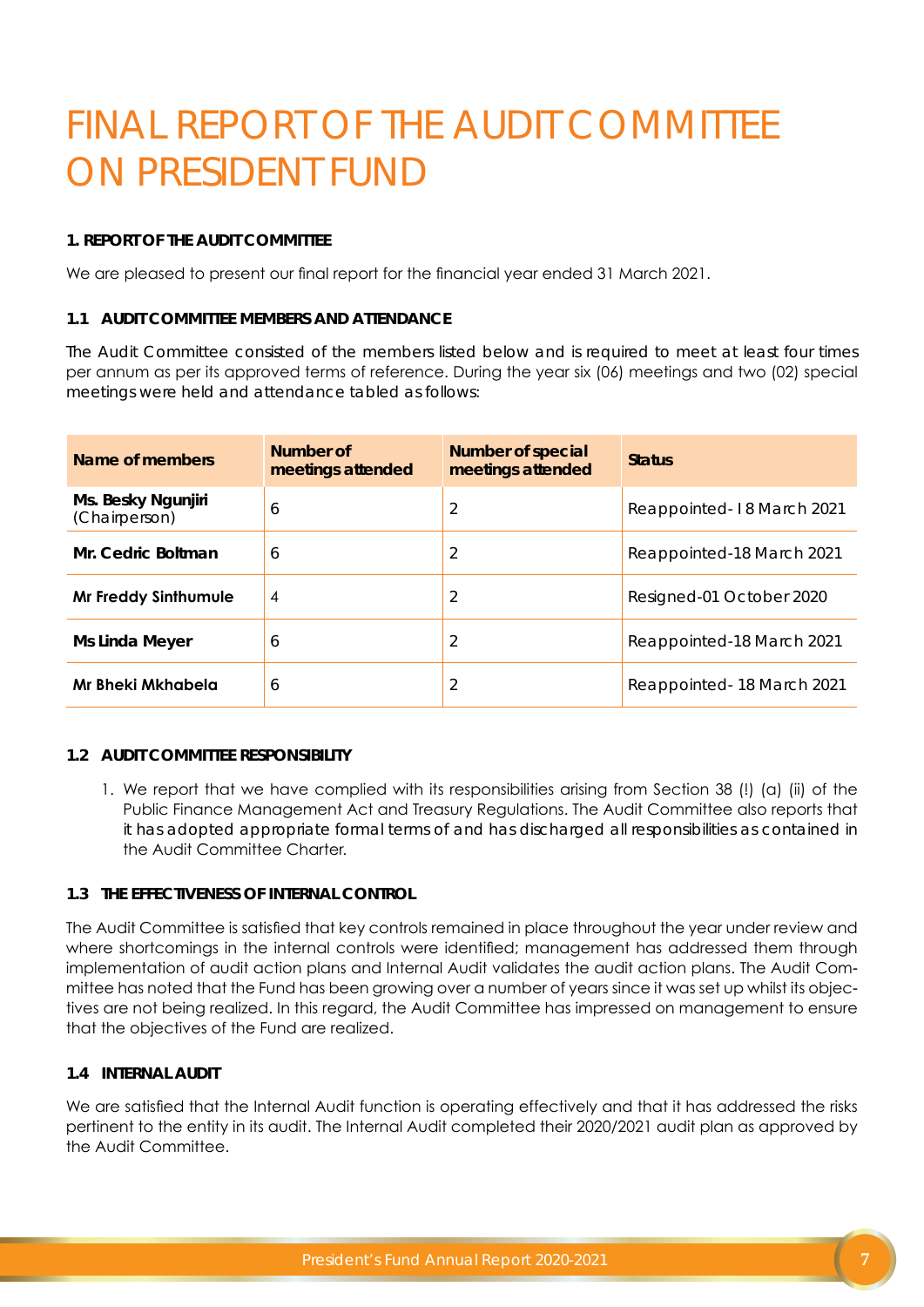#### **1.5 REPORTS**

1.5.1 The quality of in-year management and monthly/quarterly reports submitted in terms of the PFMA

The Audit Committee has reviewed the monthly and quarterly reports and where concerns were raised management acted on them and the Audit Committee monitored progress throughout the year under review.

1.5.2 Evaluation of financial statements

We have reviewed and discussed the audited annual financial statements with management and also reviewed the Funds compliance with legal and regulatory provisions. We have also reviewed the Auditor-General South Africa's report, management letter and management's responses to it and the Audit Committee is satisfied with the contents thereof.

#### **1.6 AUDITOR-GENERAL SOUTH AFRICA**

The Audit Committee accepts and concurs with the unqualified audit opinion of the AGSA on the Annual Financial Statements of President Fund for the year ended 31 March 2021.

**\_\_\_\_\_\_\_\_\_\_\_\_\_\_\_\_\_\_\_**

**B Maluleka** Ngunjiri Chairperson of the Audit Committee

Date: 17/08/21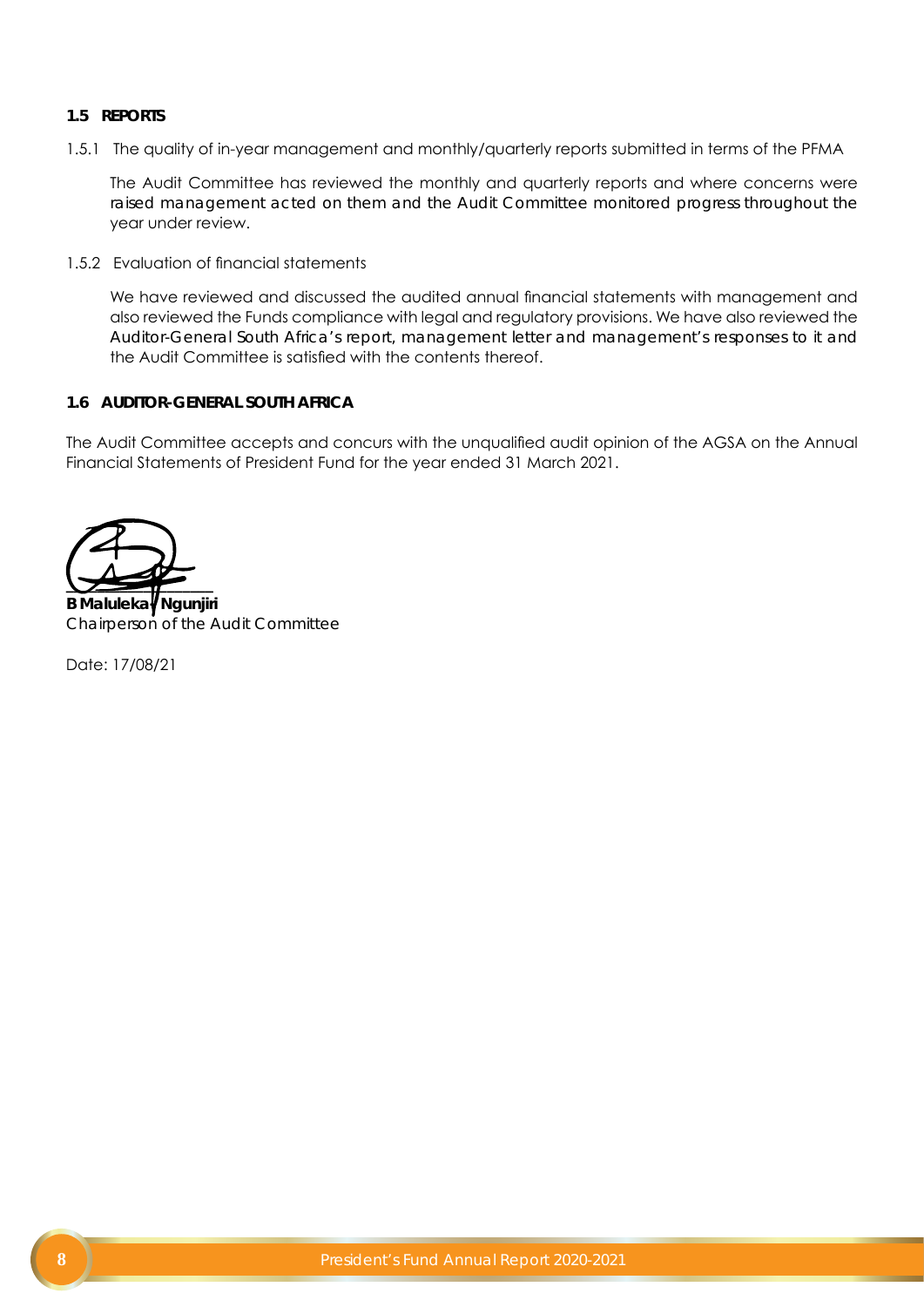REPORT OF THE AUDITOR-GENERAL TO PARLIAMENT ON PRESIDENT'S FUND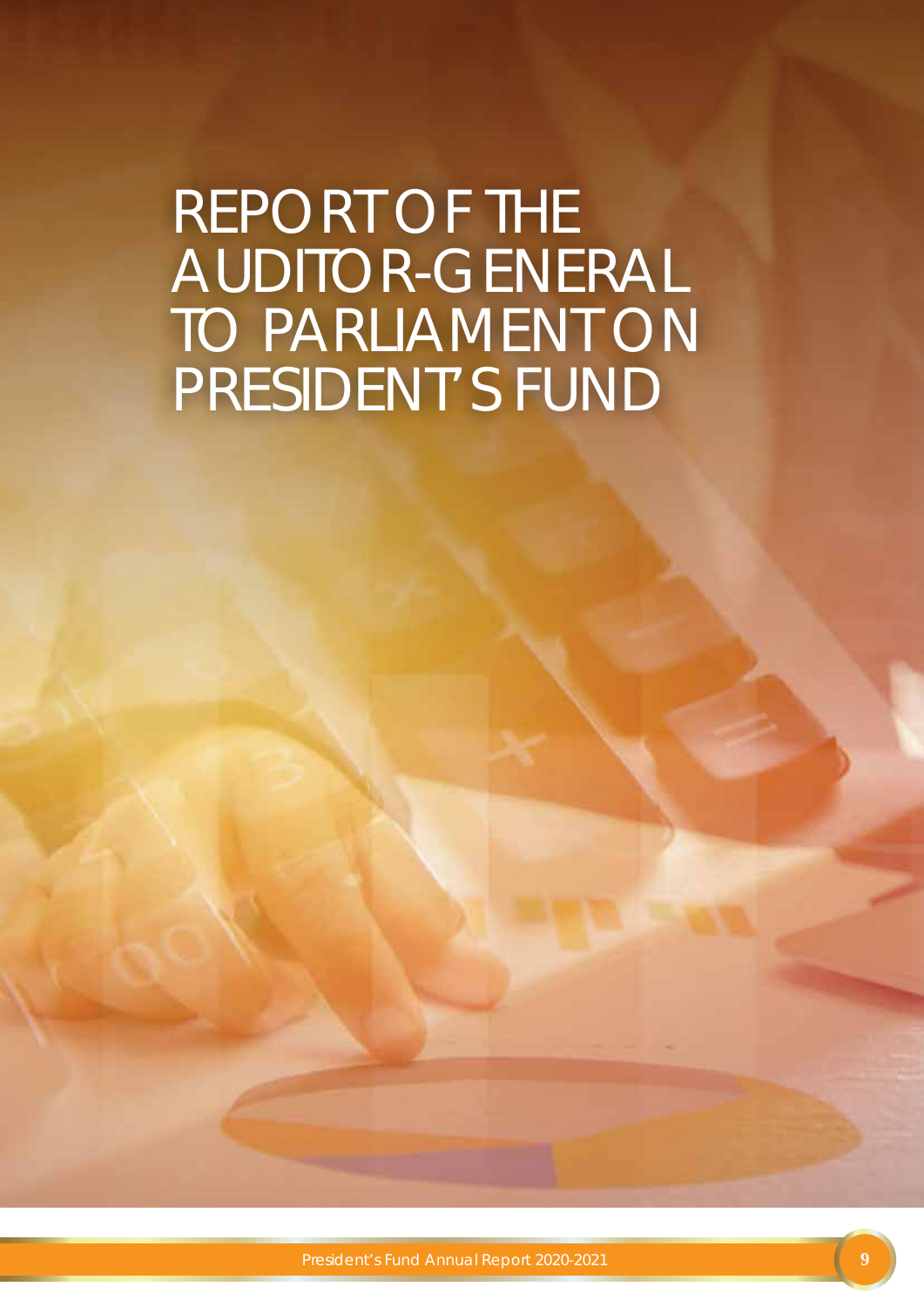## REPORT OF THE AUDITOR-GENERAL TO PARLIAMENT ON PRESIDENT'S FUND

#### **Report on the audit of the financial statements**

#### **Opinion**

- 1. I have audited the financial statements of the President's Fund set out on pages 13 to 29, which comprise the statement of financial position as at 31 March 2021, the statement of financial performance, statement of changes in net assets, and cash flow statement for the year then ended, as well as notes to the financial statements, including a summary of significant accounting policies.
- 2. In my opinion, the financial statements present fairly, in all material respects, the financial position of the President's Fund as at 31 March 2021, and its financial performance and cash flows for the year then ended in accordance with Standards of Generally Recognised Accounting Practice (Standards of GRAP) and the requirements of the general notice issued in terms of the Public Audit Act 25 of 2004 (PAA).

#### **Basis for opinion**

- 3. I conducted my audit in accordance with the International Standards on Auditing (ISAs). My responsibilities under those standards are further described in the auditor-general's responsibilities for the audit of the financial statements section of my report.
- 4. I am independent of the fund in accordance with the International Ethics Standards Board for Accountants' International code of ethics for professional accountants (including International Independence Standards) (IESBA code) as well as other ethical requirements that are relevant to my audit in South Africa. I have fulfilled my other ethical responsibilities in accordance with these requirements and the IESBA code.
- 5. I believe that the audit evidence I have obtained is sufficient and appropriate to provide a basis for my opinion.

#### **Responsibilities of the accounting officer for the financial statements**

- 6. The accounting officer is responsible for the preparation and fair presentation of the financial statements in accordance with the Standards of GRAP and the requirements of the general notice issued in terms of the PAA, and for such internal control as the accounting officer determines is necessary to enable the preparation of financial statements that are free from material misstatement, whether due to fraud or error.
- 7. In preparing the financial statements, the accounting officer is responsible for assessing the fund's ability to continue as a going concern, disclosing, as applicable, matters relating to going concern and using the going concern basis of accounting unless the appropriate governance structure either intends to liquidate the fund or to cease operations, or has no realistic alternative but to do so.

#### **Auditor-general's responsibilities for the audit of the financial statements**

8. My objectives are to obtain reasonable assurance about whether the financial statements as a whole are free from material misstatement, whether due to fraud or error, and to issue an auditor's report that includes my opinion. Reasonable assurance is a high level of assurance but is not a guarantee that an audit conducted in accordance with the ISAs will always detect a material misstatement when it exists. Misstatements can arise from fraud or error and are considered material if, individually or in aggregate, they could reasonably be expected to influence the economic decisions of users taken on the basis of these financial statements.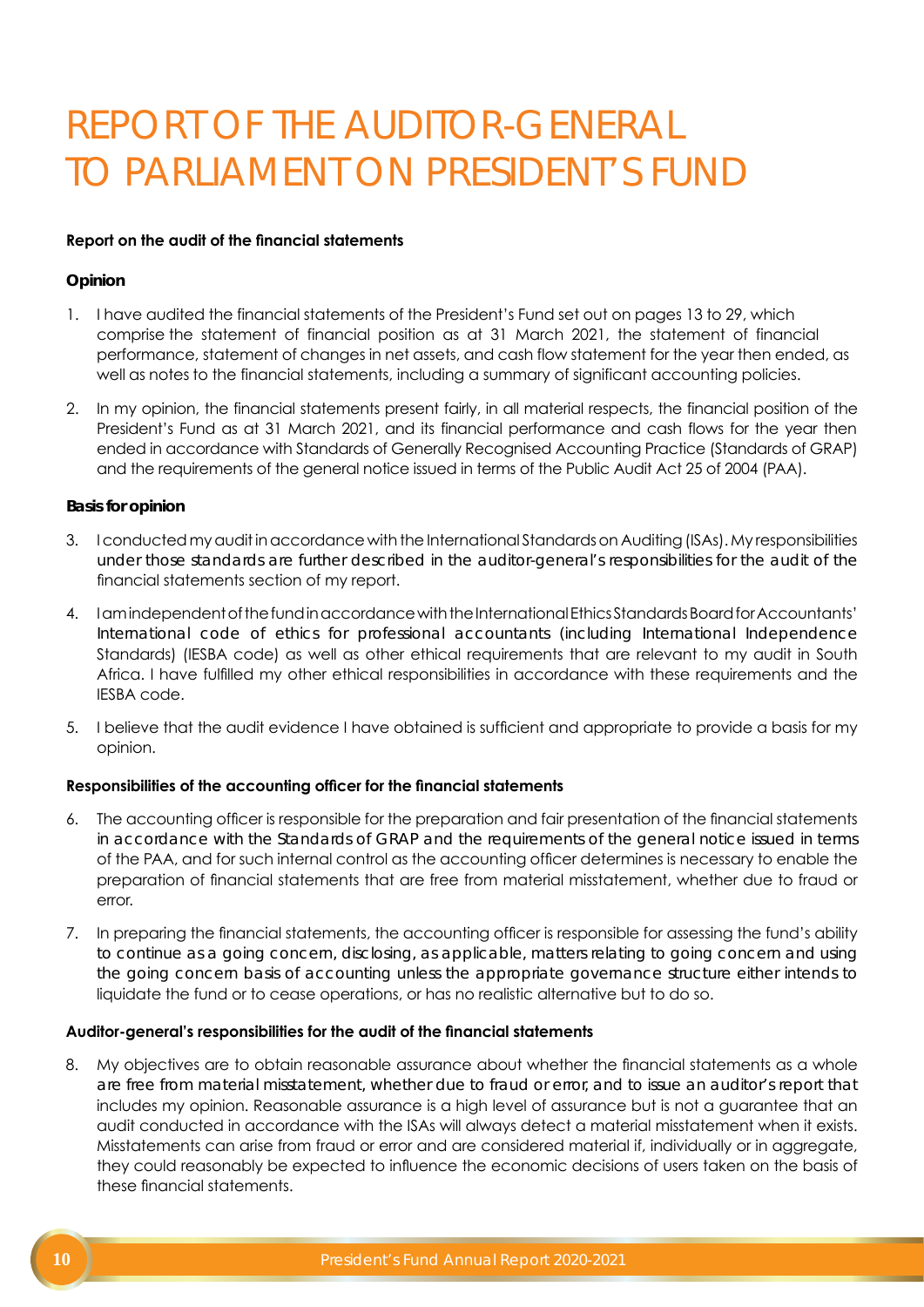9. A further description of my responsibilities for the audit of the financial statements is included in the annexure to this auditor's report.

#### **Performance information reporting**

10. The fund is not required to prepare a report on its performance against predetermined objectives, as it does not fall within the ambit of the Public Finance Management Act 1 of 1999 (PFMA) and such reporting is not required in terms of the entity's specific legislation.

#### **Report on the audit of compliance with legislation**

#### **Introduction and scope**

- 11. In accordance with the PAA and the general notice issued in terms thereof, I have a responsibility to report material findings on the fund's compliance with specific matters in key legislation. I performed procedures to identify findings but not to gather evidence to express assurance.
- 12. I did not identify any material findings on compliance with the specific matters in key legislation set out in the general notice issued in terms of the PAA.

#### **Other information**

- 13. The accounting officer is responsible for the other information. The other information comprises the information included in the annual report.The other information does not include the financial statements and the auditor's report.
- 14. My opinion on the financial statements and findings on compliance with legislation do not cover the other information and I do not express an audit opinion or any form of assurance conclusion on it.
- 15. In connection with my audit, my responsibility is to read the other information and, in doing so, consider whether the other information is materially inconsistent with the financial statements, or my knowledge obtained in the audit, or otherwise appears to be materially misstated.
- 16. I did not receive the other information prior to the date of this auditor's report. When I do receive and read this information, if I conclude that there is material misstatement therein, I am required to communicate the matter to those charged with governance and request that the other information be corrected. If other information is not corrected, I may have to retract this auditor's report and re-issue an amended report as appropriate. However, it is corrected this will not be necessary.

#### **Internal control deficiencies**

17. I considered internal control relevant to my audit of the financial statements and compliance with applicable legislation; however, my objective was not to express any form of assurance on it. I did not identify any significant deficiencies in internal control.

Auditor-General

Pretoria 31 July 2021

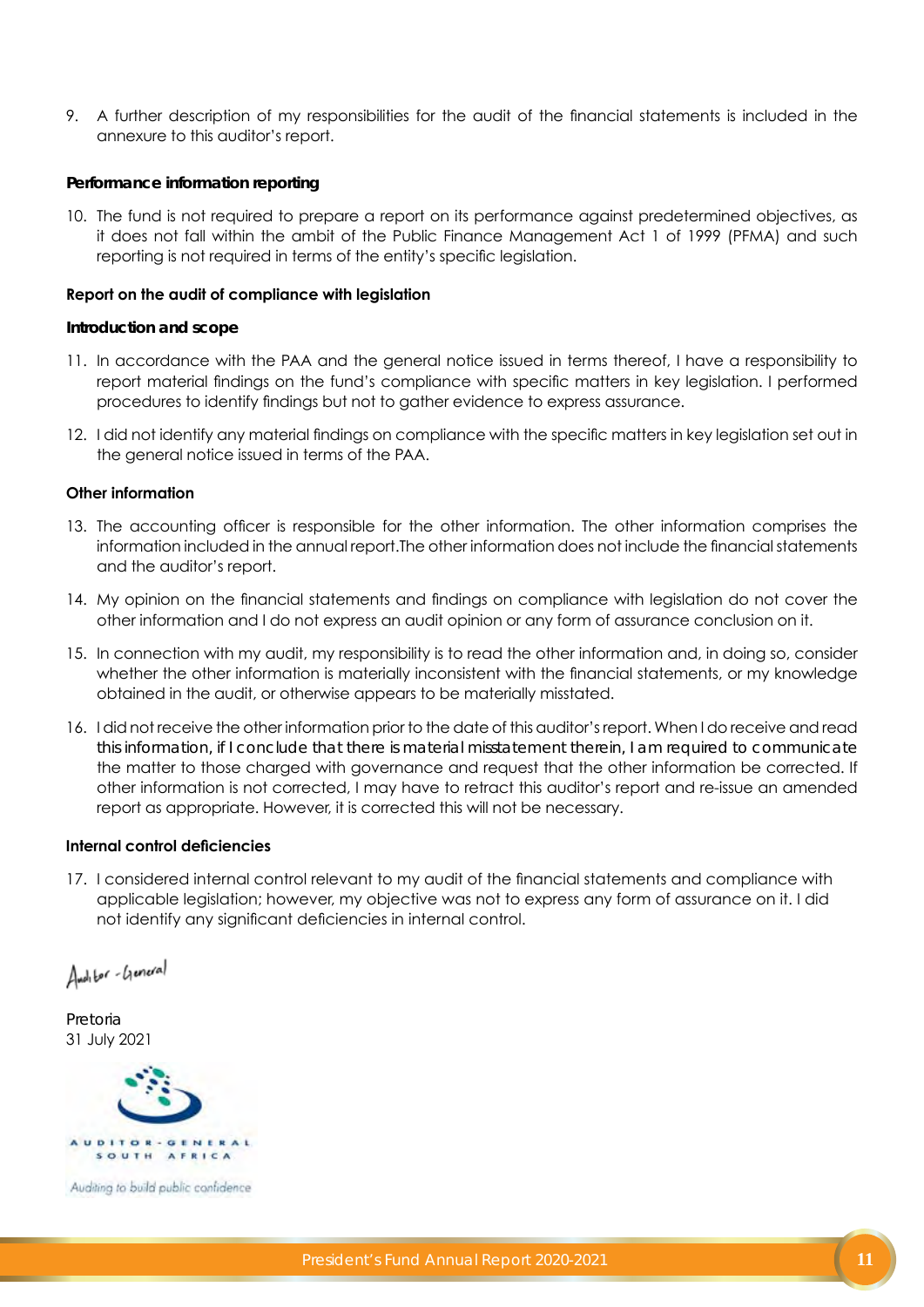## FINANCIAL **STATEMENTS**

FOR THE YEAR ENDED 31 MARCH 2021

**12 President's Fund Annual Report 2020-2021**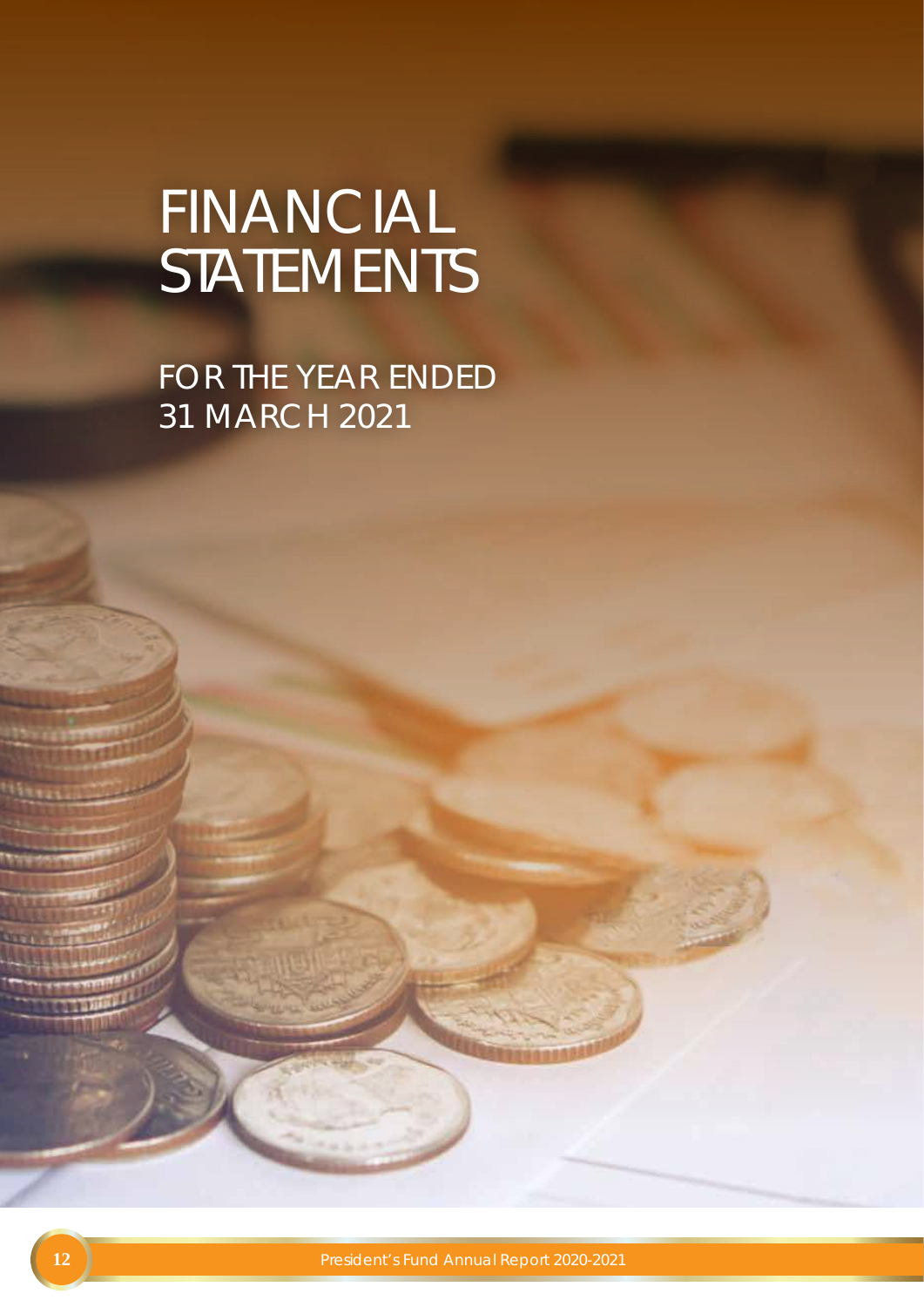## STATEMENT OF FINANCIAL PEFORMANCE FOR THE YEAR ENDED 31 MARCH 2021

|                                    | <b>Notes</b> | 2021<br><b>R'OOO</b> | 2020<br><b>R'OOO</b> |
|------------------------------------|--------------|----------------------|----------------------|
| Revenue from Exchange Transactions |              |                      |                      |
| Investment revenue                 | 3            | 90,477               | 128,373              |
| Unrealised profit/loss             | 14           | 550                  | 261                  |
|                                    |              | 91,027               | 128,634              |
| Less: Expenditure                  | 4            | 42,082               | 13,988               |
| Surplus for the year               | 4            | 48,945               | 114,646              |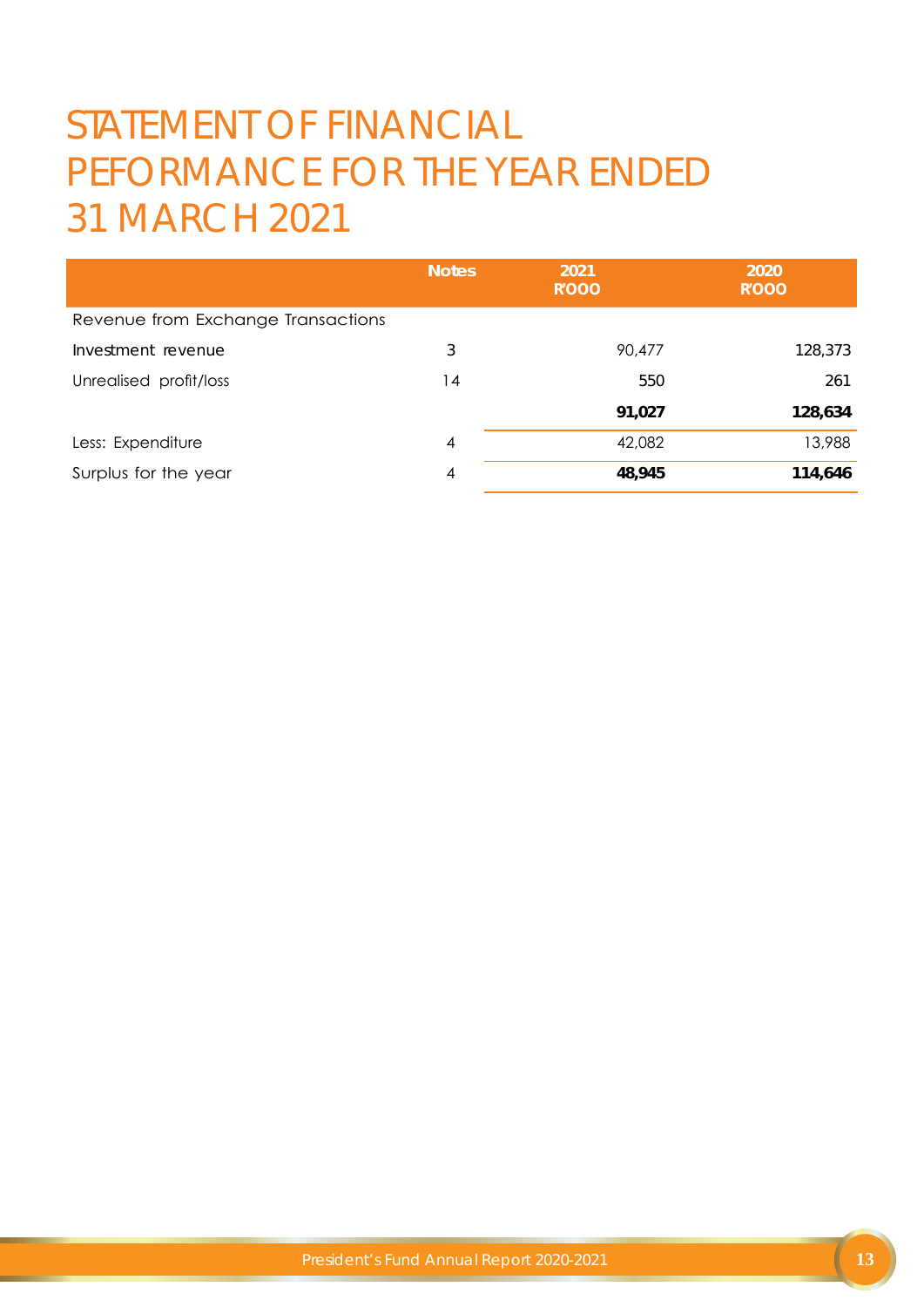## STATEMENT OF FINANCIAL POSITION AS AT 31 MARCH 2021

|                                                         | <b>Notes</b> | 2021<br>R'OOO | 2020<br><b>R'OOO</b> |
|---------------------------------------------------------|--------------|---------------|----------------------|
| <b>ASSETS</b>                                           |              |               |                      |
| <b>Current assets</b>                                   |              | 1,818,723     | 1,772,717            |
| Financial investments at fair value                     | 5            | 1,727,593     | 1,686,628            |
| Cash and cash equivalents                               | 7            | 67,922        | 73,589               |
| DHET advance payment                                    | 13           | 21,910        | 12,500               |
| DBE advance payment                                     | 13           | 1,298         | $\mathbf 0$          |
|                                                         |              |               |                      |
| <b>Total assets</b>                                     |              | 1,818,723     | 1,772,717            |
|                                                         |              |               |                      |
| <b>LIABILITIES</b>                                      |              |               |                      |
| <b>Total liabilities</b>                                |              | 7,146         | 9,823                |
| Trade and other payables - Non exchange<br>transactions | 6            | 750           | 3,427                |
| Provision                                               | 12           | 6,396         | 6,396                |
|                                                         |              |               |                      |
| <b>CAPITAL AND RESERVES</b>                             |              |               |                      |
| <b>Total net assets</b>                                 |              | 1,811,577     | 1,762,894            |
| Accumulated surplus                                     | 8            | 1,811,577     | 1,762,894            |
|                                                         |              |               |                      |
| Total net assets and liabilities                        |              | 1,818,723     | 1,772,717            |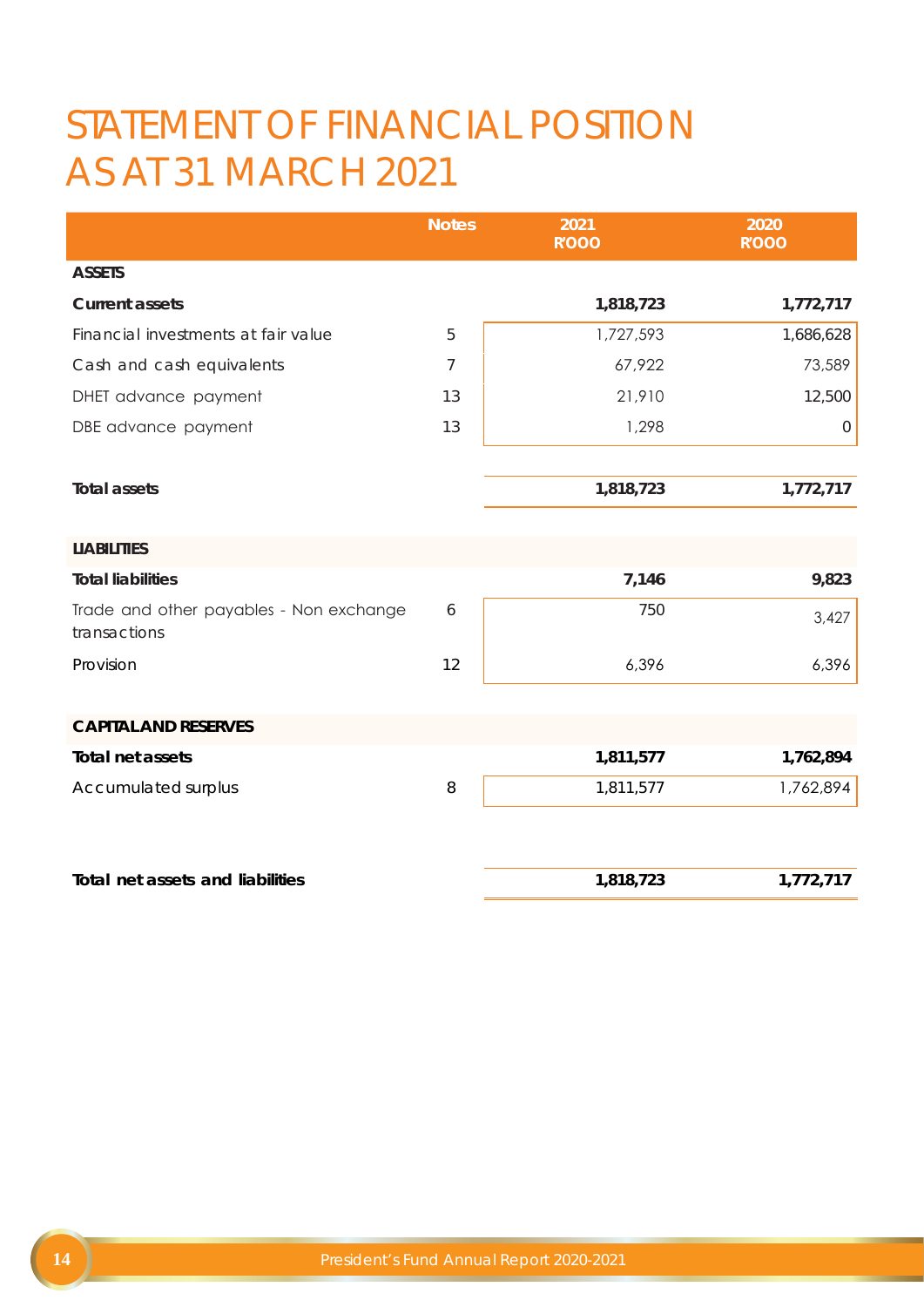## STATEMENT OF CHANGES IN NET ASSETS AS AT 31 MARCH 2021

|                                  | <b>Notes</b> | 2021<br>R'OOO | 2020<br>R'OOO |
|----------------------------------|--------------|---------------|---------------|
| <b>Accumulated surplus</b>       |              |               |               |
| Opening Balance                  |              | 1,762,894     | 1,648,248     |
| <b>Plus:</b> Surplus for he Year | 4            | 48,945        | 114,646       |
| Less: Movement on                | 14           | $-261$        | $\Omega$      |
| Unrealised Profit Less:          | 8            | $-1$          | $\Omega$      |
| Movement on Bank                 | 8            | 1,811,577     | 1,762,894     |
| Charges Closing Balance          |              | 1,811,577     | 1,762,894     |
| <b>Total Net Assets</b>          |              |               |               |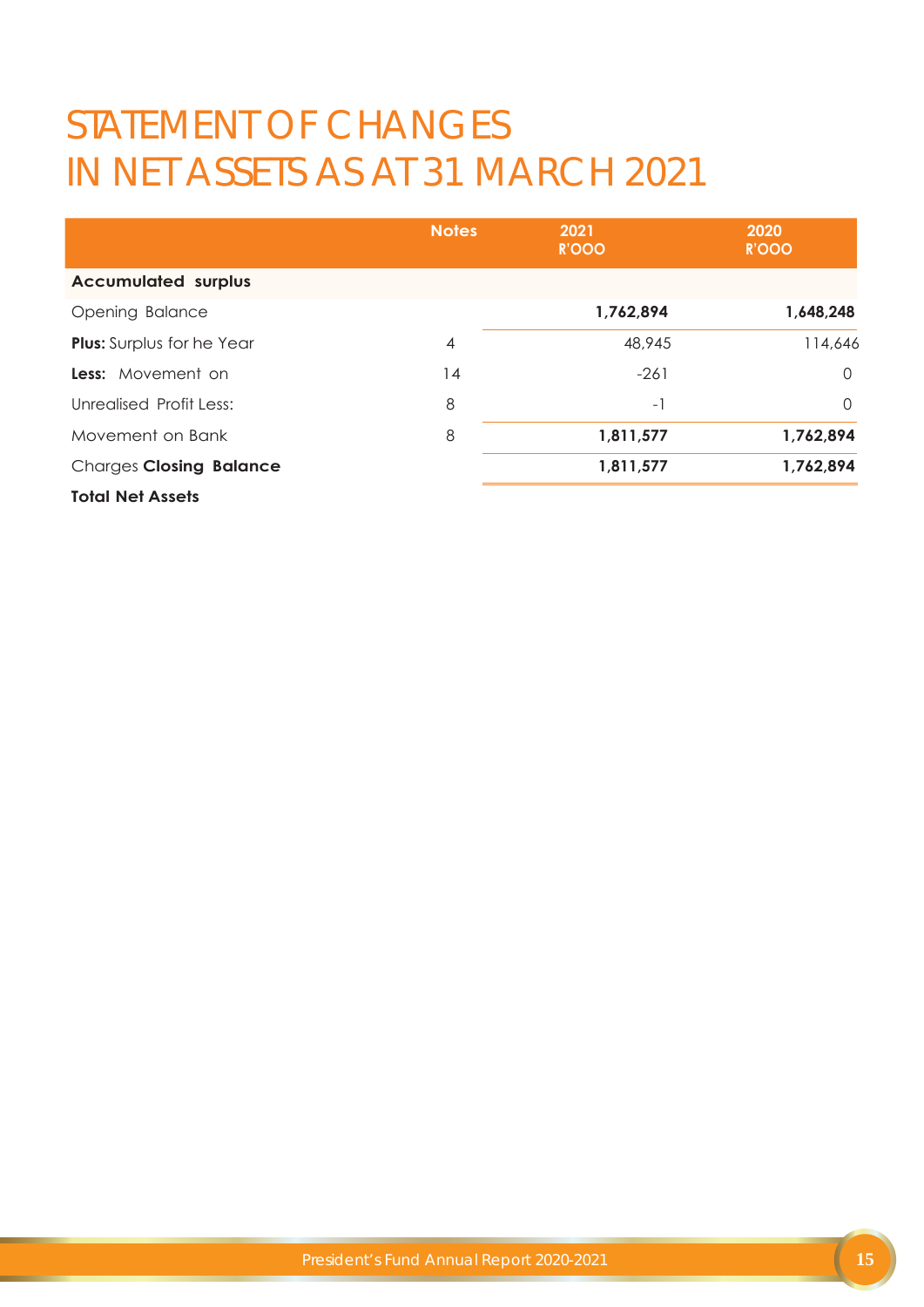## CASH FLOW STATEMENT AS AT 31 MARCH 2021

|                                                          | <b>Notes</b> | 2021<br>R'OOO | 2020<br><b>R'OOO</b> |
|----------------------------------------------------------|--------------|---------------|----------------------|
| <b>CASH FLOWS FROM OPERATING ACTIVITIES</b>              |              |               |                      |
| Receipts                                                 |              | 0             | $\overline{0}$       |
| Interest Received                                        | 3            | 90,477        | 128,373              |
| <b>Other Receipts</b>                                    |              | $\Omega$      | $\Omega$             |
| Management Fees (PIC)                                    |              | $-1,029$      | $-988$               |
| Other Payments                                           | 9            | $-35,432$     | $-35,539$            |
| <b>Net Cash Flows from Operating Activities</b>          |              | 54,016        | 91,846               |
| <b>CASH FLOWS FROM INVESTING ACTIVITIES</b>              |              |               |                      |
| Purchase of Investments                                  |              | $-59,684$     | $-190,969$           |
| <b>Net Cash Flows from Investing Activities</b>          |              | $-59,684$     | $-190,969$           |
| <b>CASH FLOWS FROM FINANCING ACTIVITIES</b>              |              |               |                      |
| <b>Net Cash Flows from Financing Activities</b>          |              | $\mathbf 0$   | $\Omega$             |
| Net increase/ (decrease) in cash and cash<br>equivalents |              | $-5,668$      | $-99,123$            |
| Cash and cash equivalents at beginning<br>of period      |              | 73,589        | 172,712              |
| Other movement: cost account                             |              | $\mathbf{1}$  | $\Omega$             |
| Cash and cash equivalents at end of period               | 7            | 67,922        | 73,589               |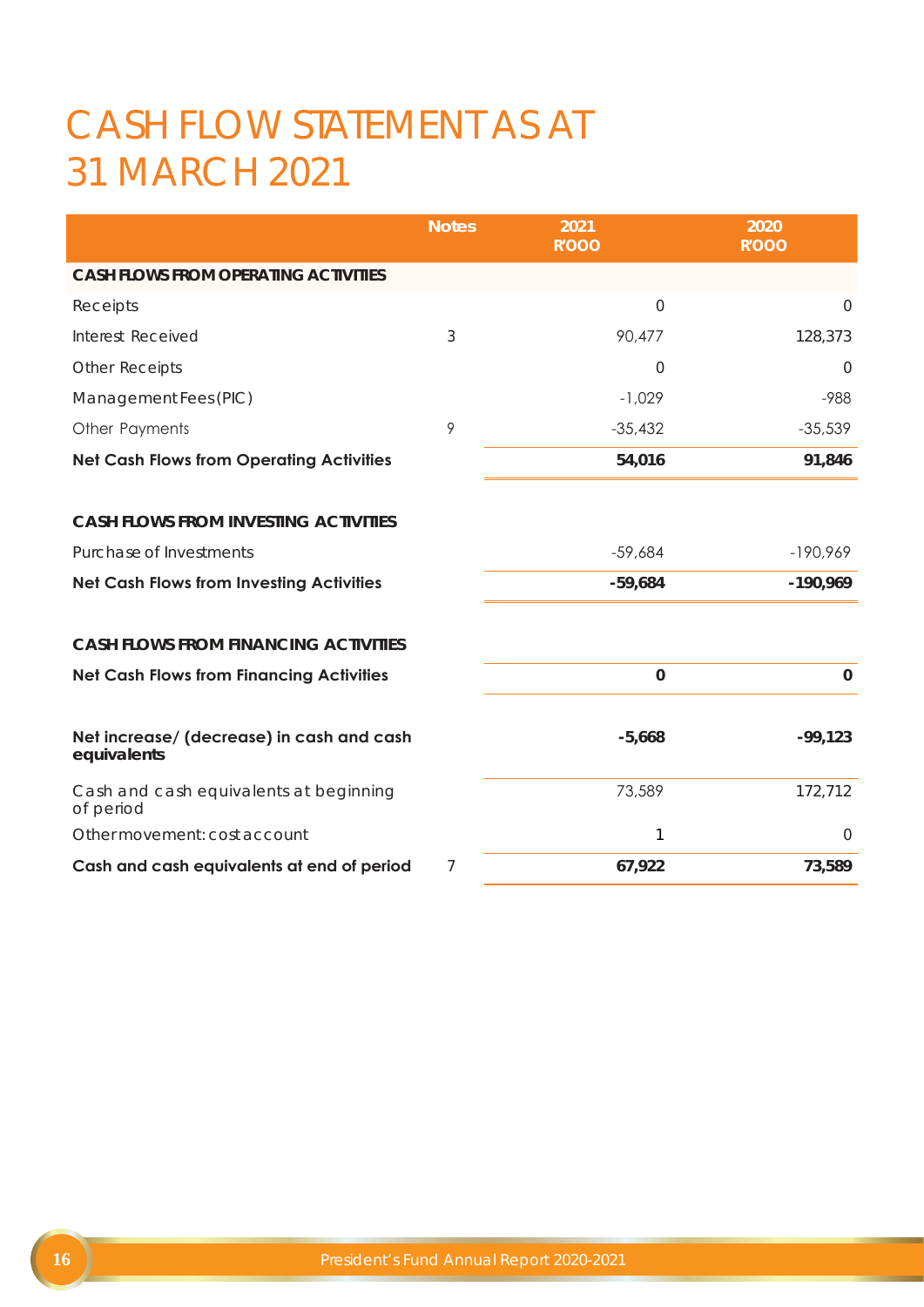## NOTES TO THE FINANCIAL STATEMENTS 31 MARCH 2021

#### **1. General information**

The President's Fund was established in terms of Section 42 of the Promotion of National Unity and Reconciliation Act, (Act No. 34 of 1995) and domiciled in the Republic of South Africa.

#### **2. Principal accounting policies**

The principal accounting policies applied in the preparation of these financial statements are set out below. These policies have been consistently applied to all the years presented, unless otherwise stated.

#### **2.1 Basis of preparation**

The financial statements have been prepared on the historical cost basis, except for financial investments that have been measured at fair value. The financial statements are presented in Rands. The financial statements have been prepared on a going concern and accrual basis.

#### **2.1 1 Significant judgements and sources of estimation uncertainty**

In preparing the annual financial statements , management is required to make estimates and assumptions that affect the amounts presented in the annual financial statements and related disclosures. Use of available information and the application of judgement is inherent in the formation of estimates. Actual results in the future could differ from these estimates which may be material to the annual financial statements. Significant judgements include the following:

#### **2.1.2 Contingent liabilities**

The basis for calculation of the contingent liability in respect of interim and final reparation is R30 000, being a fixed amount for final reparation and an average amount of R2 932 being provision for interim reparation as the interim reparation varies from R2 000 to R5 705 according to the number of people in need within a family.

The basis for calculation of the contingent liability in respect of exhumations, reburials or symbolic burials is made in respect of 44 political executed prisoners in cases where the remains were already exhumed, handed over and reburied. The amounts payable are determined by the date of the handover/reburial. These families may qualify once they have submitted the necessary application forms.

#### **2.1.3 Compliance**

The financial statements of the President's Fund have been prepared in accordance with South African Standards of Generally Recognised Accounting Practice as required by the Public Audit Act of South Africa 2004 (Act No. 25 of 2004) (PAA).

#### **2.2 Summary of significant accounting policies**

#### **2.2.1 Revenue recognition**

The President's Fund recognises revenue when the amount of revenue can be reliably measured. The revenue recognised during the period was derived from interest received and is classified as revenue from exchange transactions as prescribed in GRAP 9. It is probable that future economic benefits will flow to the entity and specific criteria have been met for each of the President's Fund activities as described below.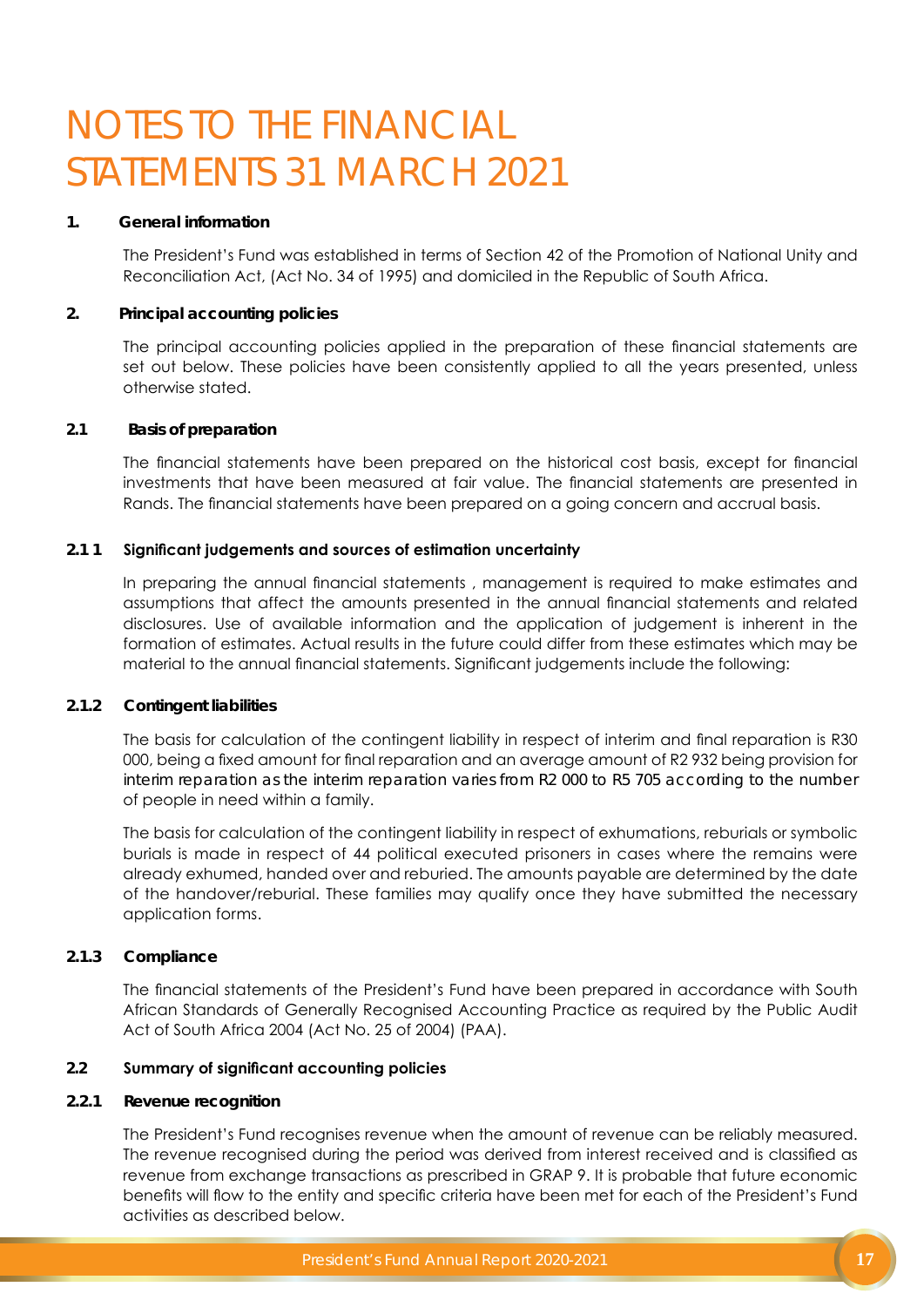#### **(i) Interest income**

Interest revenue is accrued on a time basis, by reference to the principal outstanding, and at the effective interest rate applicable , which is the rate that exactly discounts estimated future cash receipts through the expected life of the financial asset to that asset's net carrying amount.

#### **2.2.2 Expenditure**

#### **(i) Reparations**

Reparations are initially recognised when a beneficiary's application is approved by the Committee on Reparation and Rehabilitation within the Truth and Reconciliation Commission.

Reparations are processed in terms of the regulations.

#### **(ii) Administration expenditure**

Disbursements in respect of administrative expenses: bank charges and management fees are recognised when received and measured at cost

#### **(iii) Exhumation and reburials**

Financial assistance provided to a relative of a missing person, reported to the Truth and Reconciliation Commission (TRC) as a deceased victim, whose remains have been exhumed and handed to the family for reburial or symbolic burial of persons whose physical remains cannot be found. The exhumation and reburials are recognised on application and measured at cost.

#### **(iv) Educational assistance**

Educational assistance makes provision for higher and basic education.

#### **2.2.3 Financial instruments**

#### **Financial instruments at fair value**

Fair value financial assets are measured with consideration that unrealised gains and losses are recognised directly in surplus or deficit. Interest earned whilst holding fair value financial investments is reported as interest income using the effective interest rate. Dividends earned whilst holding fair value financial investments are recognised in the statement of comprehensive income as "other operating income" when the right of the payment has been established. The losses arising from impairment of such investments are recognised in the income statement in "impairment losses on financial investments".

Financial assets are assessed for indicators of impairment at the end of each reporting period. Financial assets are impaired where there is objective evidence that, as a result of one or more events that occurred after the initial recognition of the financial asset, the estimated future cash flows of the investment have been affected.

#### **(iii) Date of recognition**

Purchases or sales of financial assets that require delivery of assets within the time frame generally established by regulations or convention in the marketplace are recognised on the date that the President's Fund commits to purchase or sell the asset.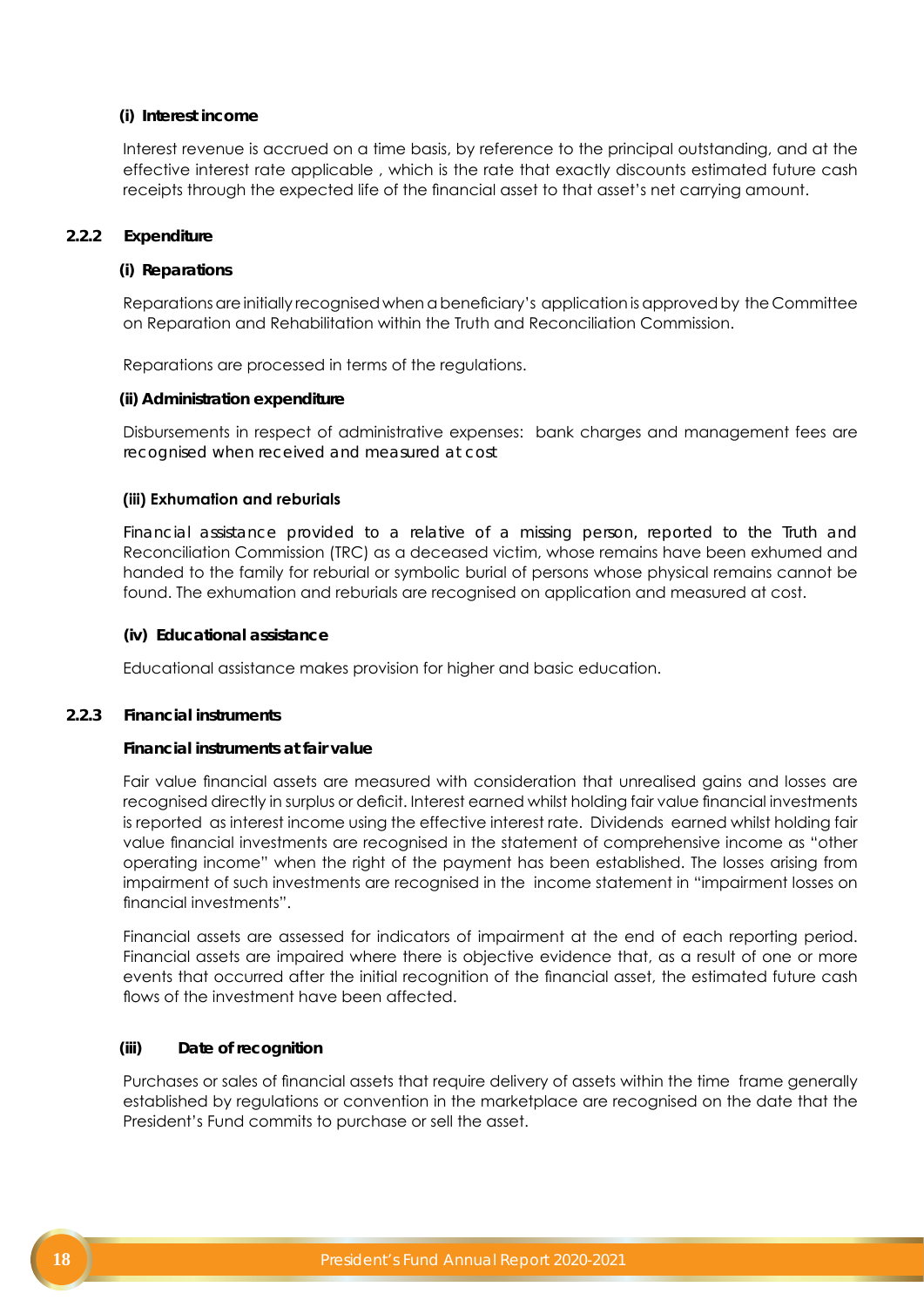#### **(iv) Initial recognition of financial statements**

The classification of financial instruments at initial recognition depends on the purpose for which the financial instruments were acquired and their characteristics. All financial instruments are measured initially at their fair value and transaction costs on financial instruments at fair value through surplus or deficit are recognised in surplus or deficit.

#### **(v) Subsequent measurement**

Financial instruments at fair value through surplus or deficit are subsequently measured at fair value, with gains and losses arising from changes in fair value being included in surplus or deficit for the period.

#### **(vi) Derecognition**

The financial instrument is derecognised when the contractual agreement in respect of the financial assets is terminated.

#### **2.3 Trade and other receivables**

The trade and other receivables are recognised when advance payments in respect of educational assistance are made to the Departments of Basic Education and Higher Education and Training.

The trade and other receivables are derecognised when the supporting documents in respect of the amount spent from the advance payments are received.

#### **2.3.1 Write-off and provision of irrecoverable debts policy**

Provision for bad debts are made when write-off has not been approved but the debts seem irrecoverable.

The President's Fund utilises the policy: writing off of debt as applicable to the Department of Justice and Constitutional Development and approved by the Director-General on 31 March 2011.

#### **2.4 Trade and other payables**

Trade and other payables are recognised when creditors are identified and measured by the amount owing.

The derecognition of other payables happen when monies are paid to the creditors.

#### **2.5 Provisions**

Represents amounts owing to victims who have applied for reparation but could not be located at their given addresses. The timing of these payments is uncertain.

The recognition of the provision is made when interim and final reparation is paid to benefiaries. The measurement is in terms of regulations governing the payment of interim and final reparation and the amounts remain at an initial recognition.

#### **2.6 Cash and cash equivalents**

Cash and cash equivalent demand deposits that are readily convertible to a known amount of cash and are subject to an insignificant risk of changes in value are disclosed under another category of financial instrument, depending on their nature as well as amounts included in commercial bank accounts.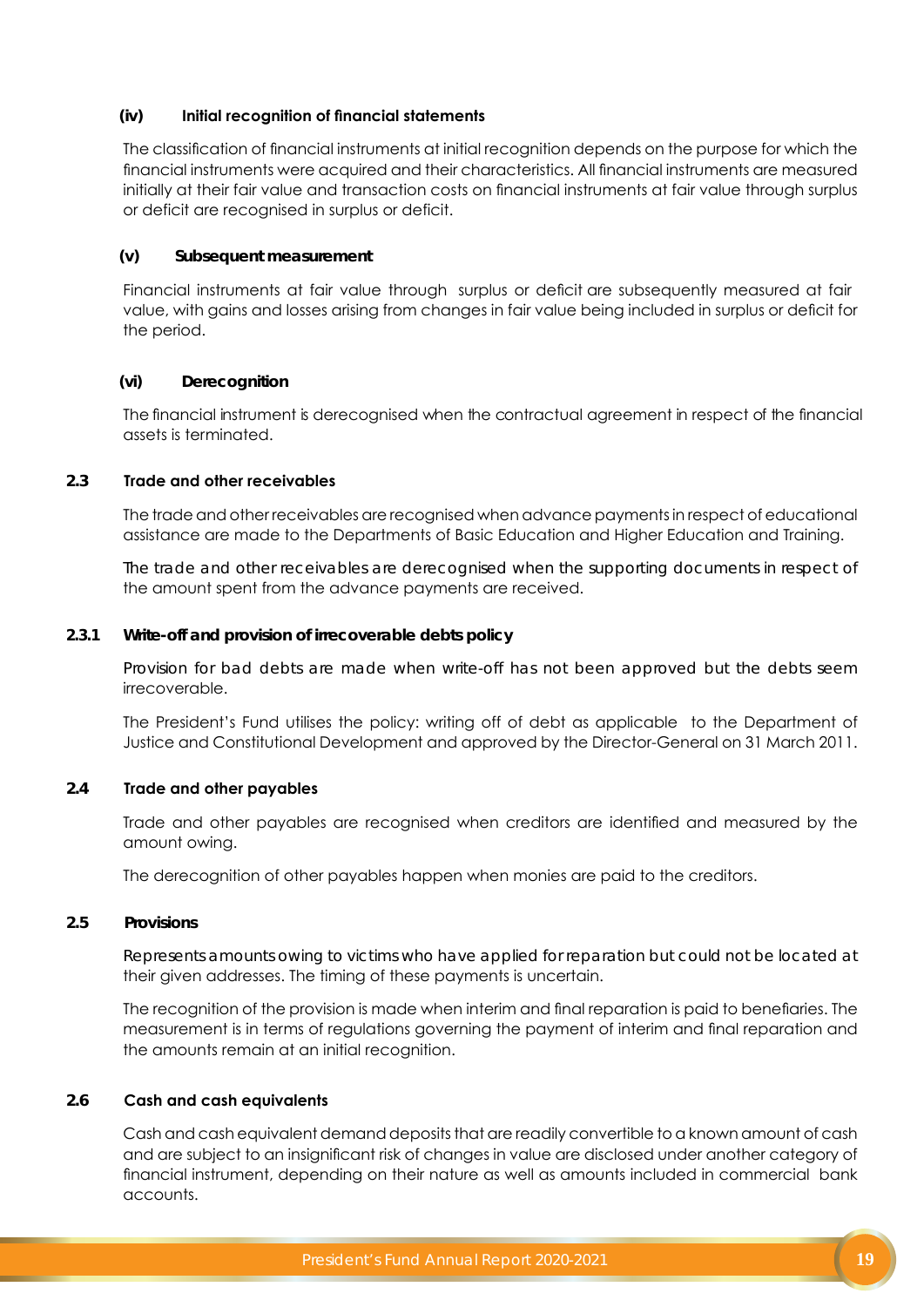Cash and cash equivalents and bank borrowings are recorded at face value at which it remains.

The derecognition of the cash and cash equivalent is when cash has been finally used.

#### **2.7 Contingent liabilities**

A contingent liability is a possible obligation that arises from past events , and whose existence will be confirmed only by the occurrence or non-occurrence of one or more uncertain future events not wholly within the control of the entity ; benefits or service potential will be required to settle the obligation. The President's Fund has identified two types of contingent liabilities. 1) People who were declared victims by the TRC and have not applied for reparation. 2) Exhumations, reburials or symbolic burials are made in respect of 44 political executed prisoners in cases where the remains were already exhumed, handed over and reburied. These families qualify once they have submitted the necessary application forms. It is uncertain whether these people will apply for reparation or reburial assistance. Contingent liabilities are included in the disclosure notes.

The basis for calculation of the first contingent liability is R30 000, being a fixed amount for final reparation and an average amount of R2 932 being provision for interim reparation as the interim reparation varies from R2 000 to R5 705 according to the number of people in need within a family. The subsequent measurement of the contingent liabilities reduces on application for interim and final reparation.

The basis for calculation of the second contingent liability in respect of exhumations , reburials or symbolic burials are determined by the date of the handover/reburial and prescribed by the Regulations. It will be derecognised when the President's Fund is dissolved and money transferred to the Disaster Relief Fund as per the Promotion of National Unity and Reconciliation Act (Act No.34 of 1995).

#### **2.8 Related parties**

Related parties are recognised when they are being controlled by another entity and other entities are subject to common control. They include key management personnel who exercise significant influence in making decisions on financial investment.

Related party transactions are measured at actual cost and derecognised when the President's Fund is dissolved.

#### **2.9 Cash flow statement**

The cash flow statement is prepared according to the direct method.

**2.10** GRAP 1 and GRAP 24 require the fund to present budget against actual information in the annual financial statements , due to the nature of the President's Fund and the Fund not having a budget, this disclosure has not been made.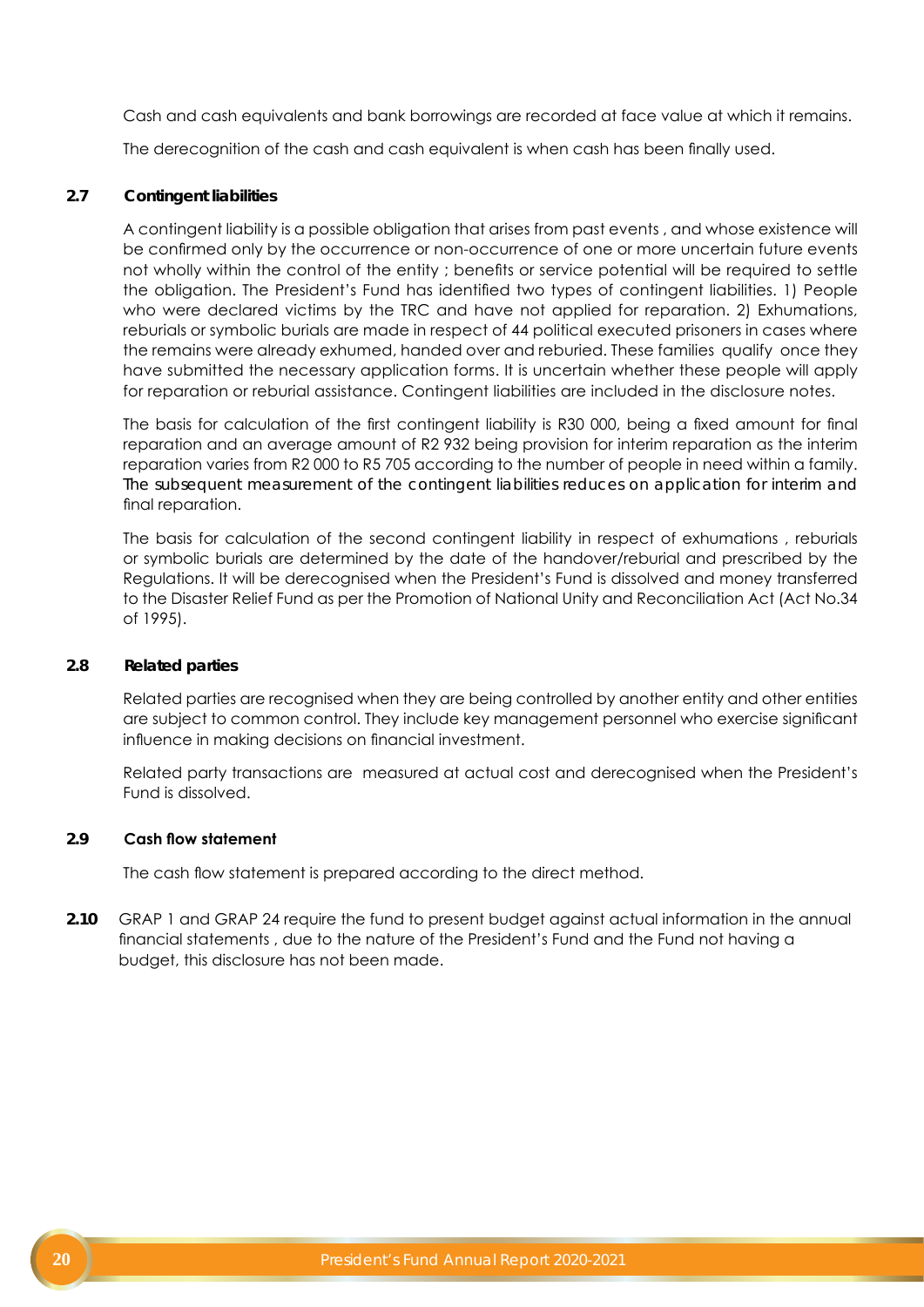|    |                                                  | 2021<br>R'OOO | 2020<br>R'OOO |
|----|--------------------------------------------------|---------------|---------------|
| 3. | Investment revenue from exchange transactions    |               |               |
|    | Interest received (fair value investments) - PIC | 90, 477       | 128, 373      |
|    |                                                  | 90, 477       | 128, 373      |

#### **4. Surplus for the year**

Operating profit has been determined after taking into account the following revenue and expenditure items:

| Revenue from exchange transactions   | 91.027 | 128,634  |
|--------------------------------------|--------|----------|
| Investment revenue - See note 3      | 90.477 | 128, 373 |
| Unrealised profit/loss - See note 14 | 550    | 261      |

|     | Less: expenditure                           | 42,082    | 13,988         |
|-----|---------------------------------------------|-----------|----------------|
|     | <b>Bank charges</b>                         | 6         | 9              |
|     | <b>Basic educational assistance</b>         | 12,506    | 11,822         |
|     | Cleansing ceremony                          | $\Omega$  | 23             |
|     | Coffin, funeral items and accessories       | 0         | 115            |
|     | Exhumation and reburials                    | 58        | 830            |
|     | Final reparation - (new applications)       | 120       | 180            |
|     | Higher educational assistance               | 9,340     | $\overline{0}$ |
|     | Impairment losses on financial investments* | 19,008    | $\mathbf 0$    |
|     | Interim reparation - (new applications)     | 15        | 21             |
|     | Management fees-PIC                         | 1,029     | 988            |
|     | Surplus for the year                        | 48,945    | 114,646        |
| 5.  | Financial investments at fair value         |           |                |
| 5.1 | <b>Public Investment Corporation</b>        |           |                |
|     | Opening balance                             | 1,686,628 | 1,495,398      |
|     | Plus: movement on trading cash              | 65,147    | 168,731        |
|     | Less: movement on unrealised profit         | $-261$    | $\overline{0}$ |
|     |                                             | 1,751,514 | 1,664,129      |

#### **Financial investment as per PIC statement 1,751,514 1,664,129**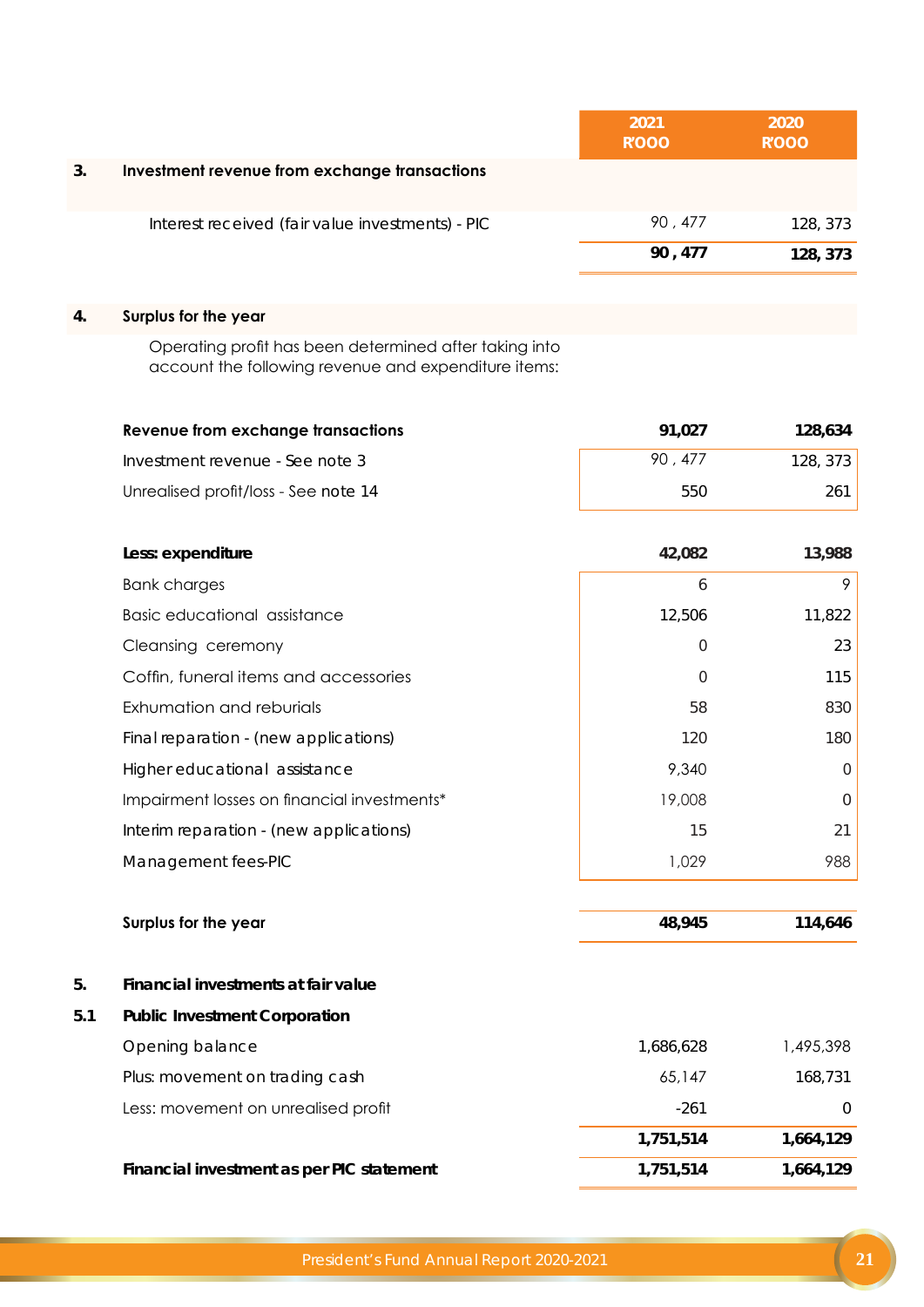|     |                                                                                                                                            | 2021<br>R'OOO  | 2020<br>R'OOO  |
|-----|--------------------------------------------------------------------------------------------------------------------------------------------|----------------|----------------|
|     | Investment revenue received during financial year                                                                                          | 90,477         | 128,373        |
|     | Impairment losses on financial investments*                                                                                                | $-19,008$      | $\overline{0}$ |
|     | Unrealised profit/loss                                                                                                                     | 550            | 261            |
|     | Drawings during the year                                                                                                                   | $-35,000$      | $-40,000$      |
|     | Management expenses                                                                                                                        | $-1,029$       | $-988$         |
|     | Trading cash (classified as cash and cash equivalent)                                                                                      | $-59,911$      | $-65,147$      |
|     | <b>Closing balance</b>                                                                                                                     | 1,727,593      | 1,686,628      |
|     | Fair value at acquisition date                                                                                                             | 1,727,593      | 1,686,628      |
|     | Unrealised profit/(losses) is the difference between "all-in<br>market values" and the "clean book value" plus "market<br>value interest". |                |                |
|     | All market value (excluding Isibaya)                                                                                                       | $-1,635,001$   | $-1,680,628$   |
|     | Clean book value (excluding Isibaya)                                                                                                       | 1,605,217      | 1,635,472      |
|     | <b>Difference</b>                                                                                                                          | $-29,784$      | $-45,156$      |
|     | Plus: market value interest                                                                                                                | 29,234         | 44,895         |
|     | Unrealised profit/losses                                                                                                                   | $-550$         | $-261$         |
|     | PIC investments                                                                                                                            |                |                |
|     | Money market 0 - 3 months                                                                                                                  | 505,473        | 597,917        |
|     | Money market 3 - 6 months                                                                                                                  | 727,479        | 684,169        |
|     | Money market 6 - 9 months                                                                                                                  | 175,562        | 259,376        |
|     | Money market 9 - 12 months                                                                                                                 | 226,487        | 139,166        |
|     | Isibaya                                                                                                                                    | 111,600        | 6,000          |
|     | Impairment losses on financial investments*                                                                                                | $-19,008$      | 0              |
|     |                                                                                                                                            | 1,727,593      | 1,686,628      |
| 5.2 | <b>Total financial investments at fair value</b>                                                                                           | 1,727,593      | 1,686,628      |
|     | The losses arising from the impairment on the Land Bank<br>investments as disclosed by PIC are recognised.                                 |                |                |
| 6.  | Trade and other payables - Non-exchange transactions                                                                                       |                |                |
|     | Accruals                                                                                                                                   | 748            | 3,425          |
|     | Unidentified funds                                                                                                                         | $\overline{2}$ | 2              |
|     |                                                                                                                                            | 750            | 3,427          |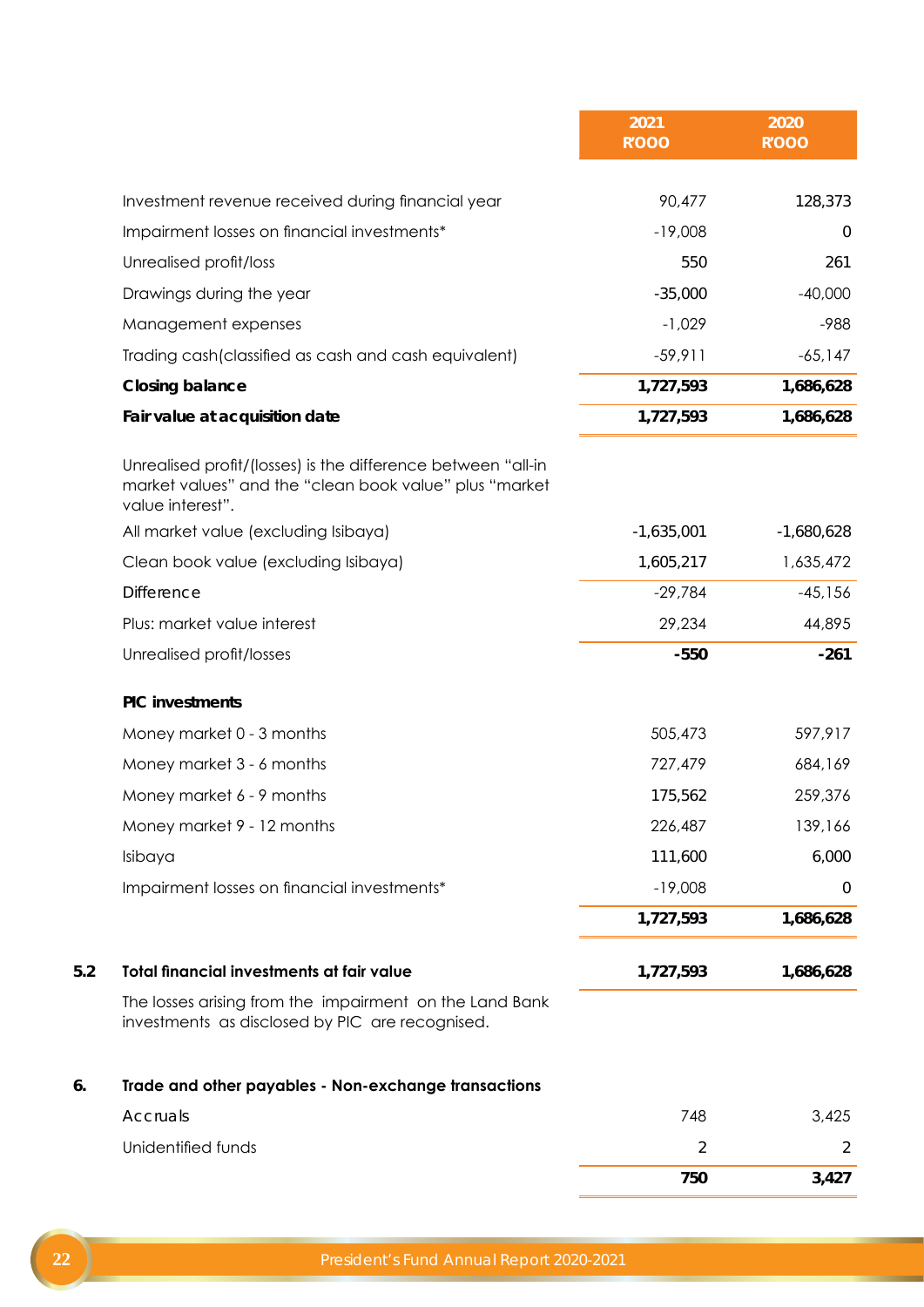| 2021  | 2020  |
|-------|-------|
| R'OOO | R'OOO |

#### **7. Cash and cash equivalents**

Cash and cash equivalents consist of cash on hand and balances with banks and investments in money market instruments.Cash and cash equivalents included in the cash flow statement comprise the following statement of amounts indicating financial position:

|    | Cash on hand and balances with bank                                                                                    | 8,011          | 8,442          |
|----|------------------------------------------------------------------------------------------------------------------------|----------------|----------------|
|    | Short-term investments-trading cash                                                                                    | 59,911         | 65,147         |
|    |                                                                                                                        | 67,922         | 73,589         |
|    | The carrying amount of cash and cash equivalents<br>approximates their fair value due to their short-term<br>maturity. |                |                |
| 8. | <b>Accumulated surplus</b>                                                                                             |                |                |
|    | Opening balance at the begining of the year                                                                            | 1,762,894      | 1,648,248      |
|    | Unrealised profit movement                                                                                             | $-261$         | $\overline{0}$ |
|    | Bank charges movement                                                                                                  | $-1$           | $\overline{0}$ |
|    | Surplus for the year                                                                                                   | 48,945         | 114,646        |
|    | Balance at the end of the year                                                                                         | 1,811,577      | 1,762,894      |
| 9. | Cash generated from/(utilised in) operations                                                                           |                |                |
|    | Cash receipts on behalf of beneficiaries                                                                               | $\overline{0}$ | $\Omega$       |
|    | Cash paid to beneficiaries and creditors                                                                               | 35,432         | 35,539         |
|    | <b>Bank charges</b>                                                                                                    | 8              | 10             |
|    | <b>Basic educational assistance</b>                                                                                    | 12,731         | 11,452         |
|    | DBE advance payment                                                                                                    | 3,750          | $\overline{0}$ |
|    | DHET advance payments                                                                                                  | 18,750         | 12,500         |
|    | Cleansing ceremony                                                                                                     | $\overline{0}$ | 27             |
|    | Coffin, funeral items and accessories                                                                                  | $\overline{0}$ | 236            |
|    | Exhumation and reburials                                                                                               | 58             | 686            |
|    | Final reparation - (new applications)                                                                                  | 120            | 210            |
|    | Interim reparation - (new applications)                                                                                | 15             | 21             |
|    | Provision payments on higher educational assistance                                                                    | $\mathbf 0$    | 10,397         |
|    | Net cash flows from operating activities                                                                               | 35,432         | 35,539         |
|    |                                                                                                                        |                |                |

**10. Related party transactions**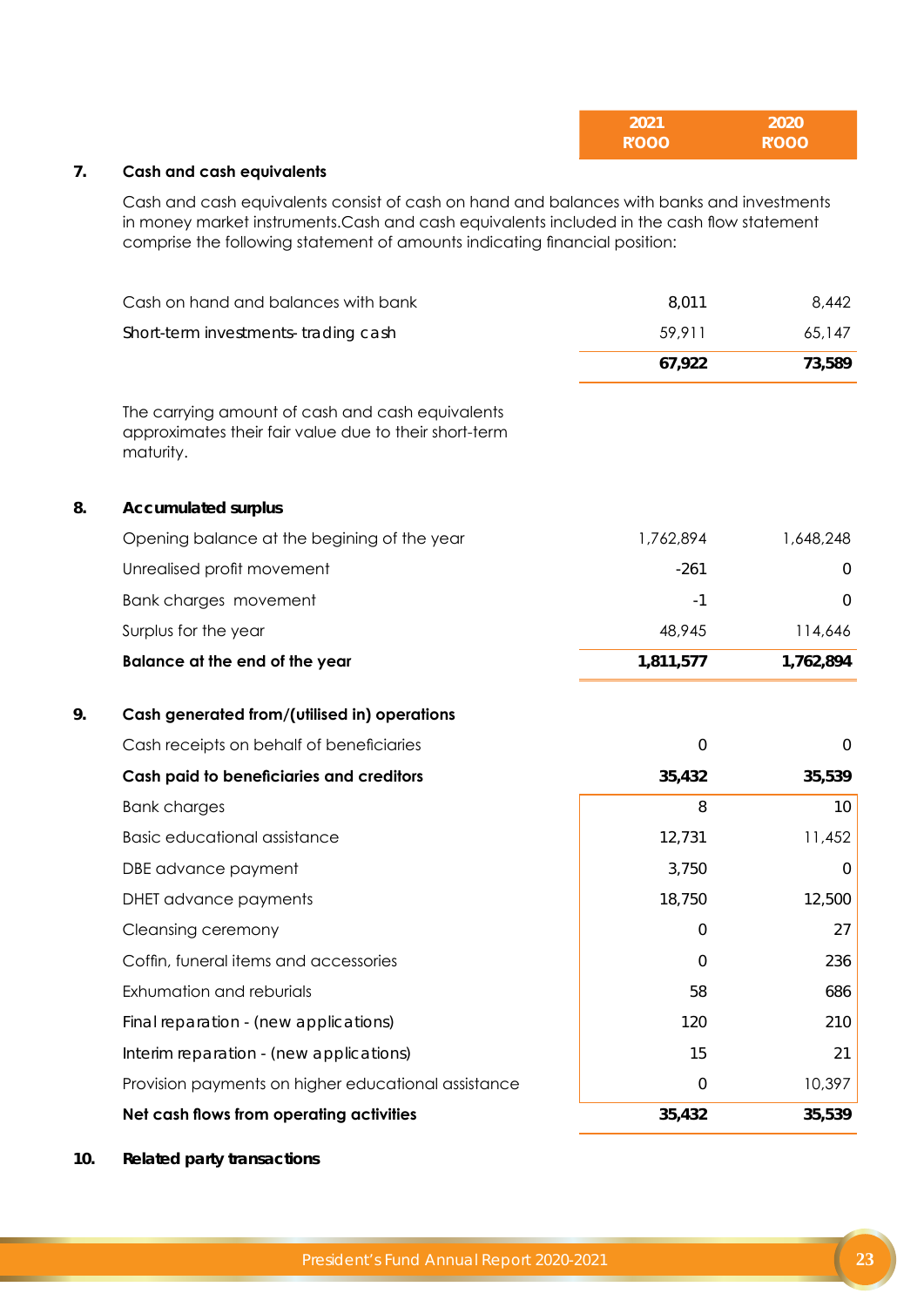| 2021  | 2020  |
|-------|-------|
| R'OOO | R'OOO |

#### **10.1 Name of related party:**

Parliament

#### **Relationship:**

Parliament is the ultimate controlling entity.

Parliament has the power to govern and influence the functions and policies of the President's Fund (PF), and is consequently a related party to the entity, along with other entities and departments within the national sphere of government.

The legislative authority of the national sphere of government is vested in Parliament, and Parliament has the power to govern all the national government departments, national trading entities, state owned entities, national government business enterprises, and national public entities, within the national sphere of government. Consequently, public sector entities within the national sphere of government are ultimately controlled by Parliament.

#### **10.2 Name of related party:**

Related party relationships exist with all the national government departments, national trading entities, state owned entities, national government business enterprises, and national public entities, within the national sphere of government due to Parliament oversight of these entities.

Related party transactions are consistent with normal supplier and client relationships on terms and conditions no more or less favourable than those which are reasonable to expect Parliament to have adopted if dealing with an individual entity or person in the same circumstances. Transactions with these entities occur within the terms and conditions within the normal operating parameters established by Parliament.

#### **Related party balances:**

#### **Amounts included in the Annual Financial Statements of the President's Fund**

| Expenditure                                     | 22,875 | 12,810   |
|-------------------------------------------------|--------|----------|
| Basic educational assistance (DBE)              | 12,506 | 11,822   |
| Higher educational assistance (DHET)            | 9,340  | 0        |
| Management fees-PIC                             | 1,029  | 988      |
|                                                 |        |          |
| <b>Advance payments</b>                         | 23,208 | 12,500   |
| DBE advance payment                             | 1,298  | $\Omega$ |
| DHET advance payment                            | 21,910 | 12,500   |
|                                                 |        |          |
| Investment revenue from exchange transactions   | 90,477 | 128,373  |
| Interest received (fair value investment) - PIC | 90,477 | 128,373  |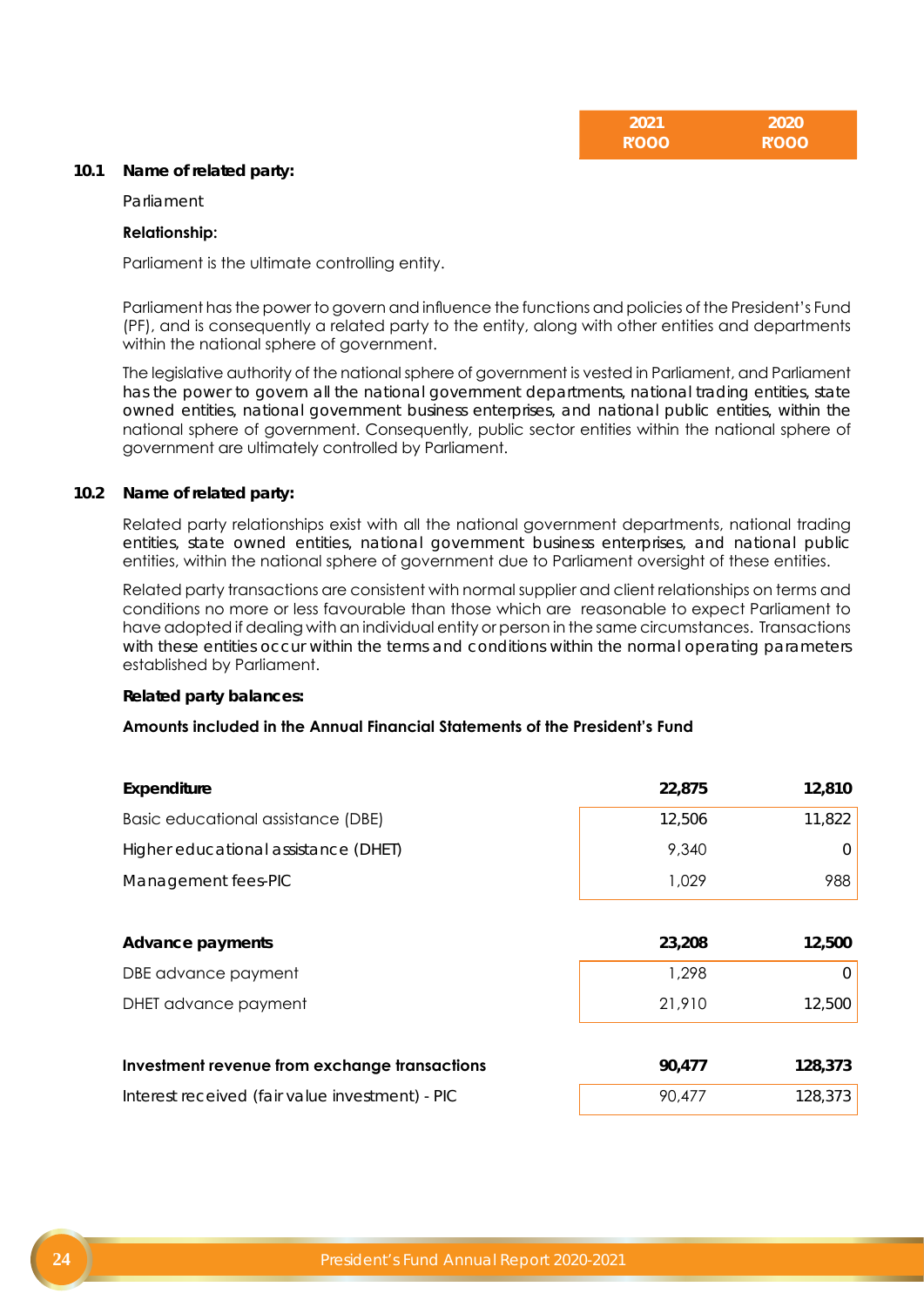| 2021  | 2020  |
|-------|-------|
| R'OOO | R'OOO |

#### **10.3 Name of related party:**

The Department of Justice and Constitutional Development

#### **Relationship:**

Department under common ministry - All administration costs of the President's Fund are paid for by the Department of Justice and Constitutional Development. The Department of Justice and Constitutional Development is the principal related party and has under its control the President's Fund and Criminal Asset Recovery Account (CARA), Third Party Fund, Guardian's Fund, National Prosecuting Authority (NPA), Special Investigating Unit, Legal Aid Board, Correctional Services, The Human Rights Commission, The Public Protector and Office of the Chief Justice and Judicial Administration as entities

All administration costs for the President's Fund and the implementation of the Truth and Reconciliation Commission recommendations are paid for by the Department of Justice and Constitutional Development. The information is provided to give the reader of the report more information with regards to the cost incurred by the Department of Justice and Constitutional Development as part of its legal obligation towards the President's Fund. The costs disclosed are only direct costs.

|                                                                                | 2,160 | 2,065  |
|--------------------------------------------------------------------------------|-------|--------|
| <b>Commission Unit</b>                                                         |       |        |
| Compensation of employees - Truth and Reconciliation                           | 1,310 | 1,191  |
| Compensation of employees - President's Fund Unit                              | 850   | 874    |
| Key management personnel                                                       |       |        |
|                                                                                |       |        |
|                                                                                | 9,475 | 13,393 |
| Printing fees                                                                  | 0     | 20     |
| Audit fees                                                                     | 297   | 588    |
| Goods and services-Truth and Reconciliation<br><b>Commission Unit</b>          | 821   | 3,530  |
| Goods and services - President's Fund Unit                                     | 28    | 319    |
| Compensation of employees - Truth and Reconciliation<br><b>Commission Unit</b> | 6,251 | 6,676  |
| Compensation of employees - President's Fund Unit                              | 2,078 | 2,260  |

#### **Management team**

The management salaries are included in the total salary figures. **President's Fund**

| <b>President's Fund</b> |     |     |
|-------------------------|-----|-----|
| <b>Acting Director</b>  | 850 | 874 |
| <b>Basic salary</b>     | 636 | 626 |
| Allowances              | 78  | 75  |
| Employer contributions  | 83  | 81  |
| <b>Bonuses</b>          | 53  | 92  |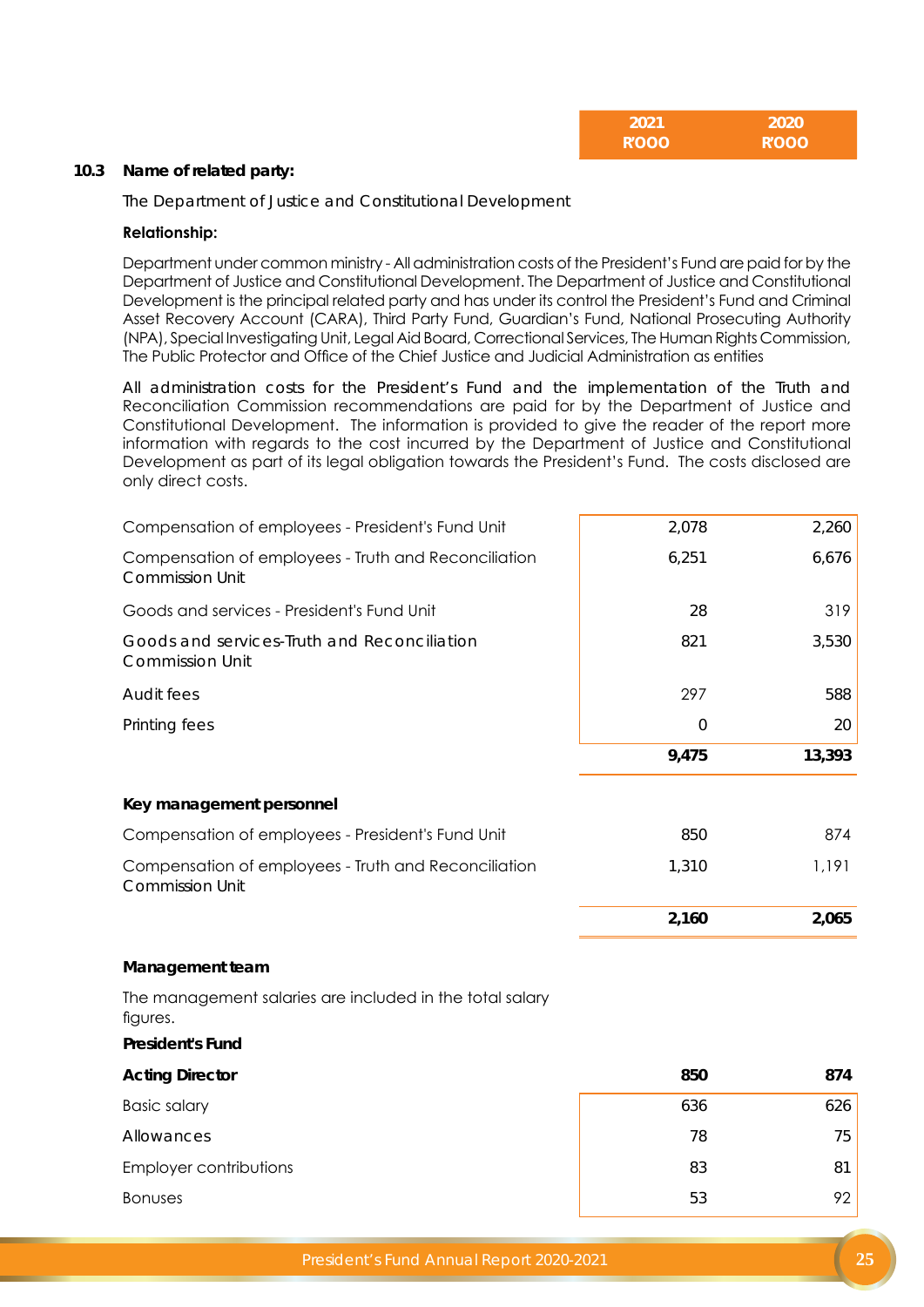|                                                       | 2021<br>R'OOO | 2020<br><b>R'OOO</b> |
|-------------------------------------------------------|---------------|----------------------|
| <b>Truth and Reconciliation Commission Unit (TRC)</b> |               |                      |
| <b>Director</b>                                       | 1,310         | 1,191                |
| <b>Basic salary</b>                                   | 774           | 715                  |
| Allowances                                            | 376           | 324                  |
| Employer contributions                                | 101           | 93                   |
| <b>Bonuses</b>                                        | 59            | 59                   |

#### **11. Contingent liabilities**

Victims identified by the TRC need to apply for reparations before they are recognised as creditors. An uncertainty exist as to how many victims may apply in the future. As at 31 March 2021, the estimated amount is R140 214 576.00 in respect of 4258 beneficiaries, whereas at 31 March 2020 the estimated amount was R140 349 506.00 in respect of 4262 beneficiaries. The basis for calculation of the contingent liability in respect of exhumations, reburials or symbolic burials are made in respect of 44 political executed prisoners in cases where the remains were already exhumed, handed over and reburied. The amount payable are determined by the date of the handover/ reburial. These families may qualify once they have submitted the necessary application forms. At 31 March 2021, the estimated amount is R 563 167,50 for exhumation and reburials and R70 890.95 for cleansing ceremonies (animal), whereas at 31 March 2020 the estimated amount was R621 316.11 for exhumation and reburials and R70 890.95 for cleansing ceremonies (animal).

The increase on the estimated amount and number of beneficiaries at 31 March 2020 is due to the number of beneficiaries understated on contingent liability list for 2019/20 financial year. The estimated amount disclosed at 31 March 2020 was R140,316,606.00 in respect of 4261 beneficiaries instead of R140,349,506.00 in respect of 4262 beneficiaries**.**

#### **12. Provisions**

| Carrying amount at the beginning of the year                                                        | 6.396            | 16.621    |
|-----------------------------------------------------------------------------------------------------|------------------|-----------|
| Add: exhumation and reburials: travel and accomodation                                              | $\left( \right)$ | 400       |
| Less: payments on Ccreditors list, higher educational assis-<br>tance and exhumation and reburials. |                  | $-10.625$ |
| Carrying amount at the end of the year                                                              | 6.396            | 6.396     |

The provisions are made in terms of Section 47 of the Promotion of National Unity and Reconciliation Act (Act No 34 of 1995)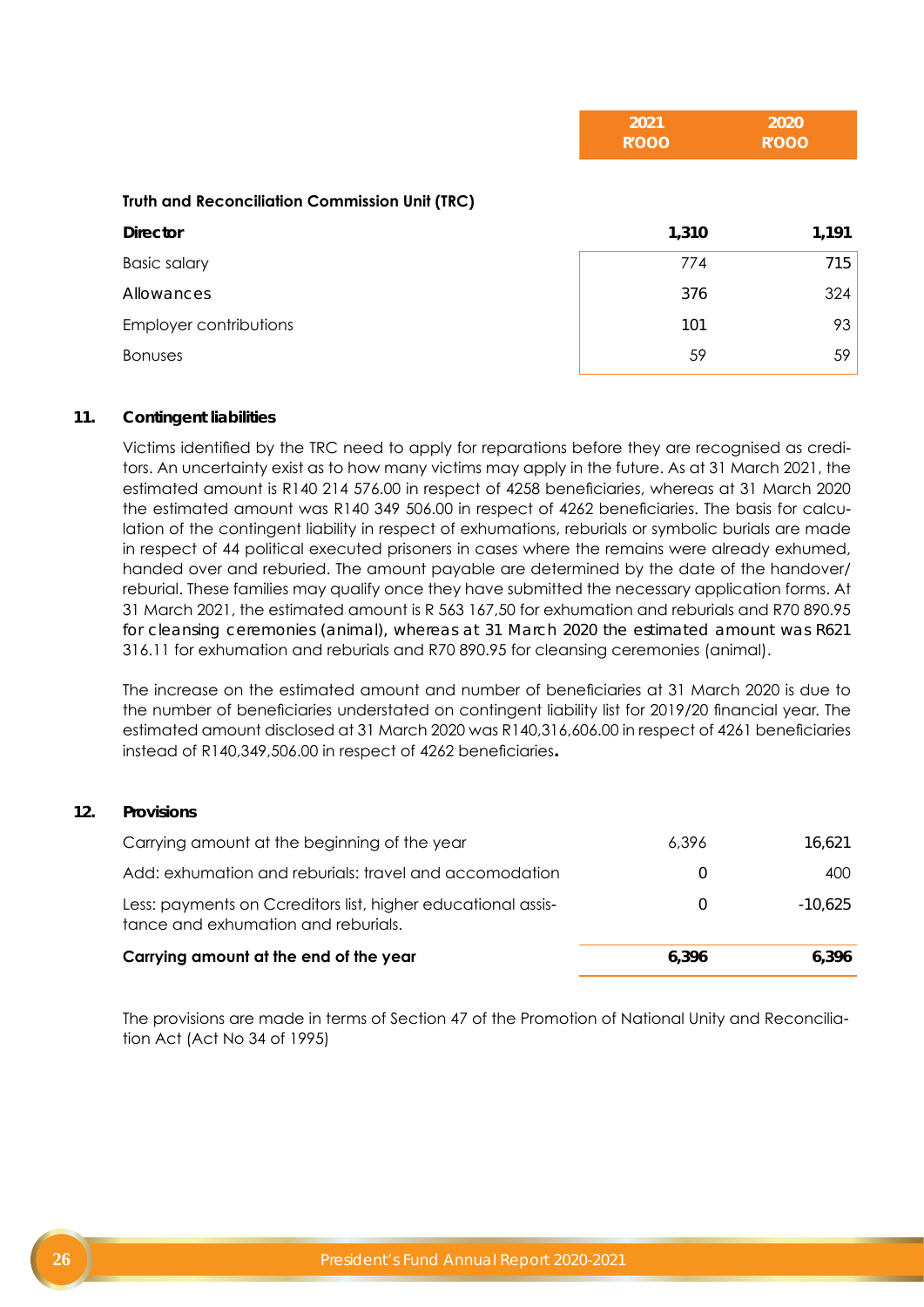|     |                                                                                                                                             | 2021<br>R'OOO | 2020<br>R'OOO |
|-----|---------------------------------------------------------------------------------------------------------------------------------------------|---------------|---------------|
| 13. | <b>Advance payments</b>                                                                                                                     |               |               |
|     | The advance payment amount paid to the Department of Basic Education and Higher<br>Education and Training made in terms of the regulations. |               |               |
|     | (i) DHET advance payment                                                                                                                    |               |               |
|     | Carrying amount at the beginning of the year                                                                                                | 12,500        | $\Omega$      |
|     | Advance payment during the year                                                                                                             | 18,750        | 12,500        |
|     | Less: higher education expenditure                                                                                                          | $-9,340$      | $\Omega$      |
|     | Carrying amount at the end of the year                                                                                                      | 21,910        | 12,500        |
|     | (ii) DBE advance payment                                                                                                                    |               |               |
|     | Carrying amount at the beginning of the year                                                                                                | $\Omega$      | $\Omega$      |
|     | Advance payment during the year                                                                                                             | 3,750         | $\Omega$      |
|     | Less: basic education expenditure                                                                                                           | $-2,452$      | $\Omega$      |
|     | Carrying amount at the end of the year                                                                                                      | 1,298         | $\mathbf{0}$  |
| 14. | <b>Unrealised profit/Loss</b>                                                                                                               |               |               |
|     | Unrealised profit/(losses) is the difference between "all-in                                                                                |               |               |

market values" and the "clean book value" plus "market value interest".

| Unrealised profit/losses    | $-550$       | $-261$       |
|-----------------------------|--------------|--------------|
| Plus: market value interest | 29.234       | 44,895       |
| <b>Difference</b>           | $-29,784$    | -45,156      |
| Clean book value            | 1,605,217    | 1,635,472    |
| All market value            | $-1,635,001$ | $-1,680,628$ |
|                             |              |              |

#### **15. Impairment losses on financial investments\***

On 31 March 2021, the Land Bank confirmed that its continuing default position to creditors and bondholders remains unresolved.

The PIC conducted a valuation on the Land Bank instrument as at 31 March 2021, and concluded that the fair value (R 86 592 000.00) of the Land Band instrument is less than the carrying value (R 105 600 000.00) and thus warrants the asset to be impaired by an amount of R 19 008 000.00 in line with GRAP 104.

|                                             | 19,008 |  |
|---------------------------------------------|--------|--|
| Impairment losses on financial investments* | 19.008 |  |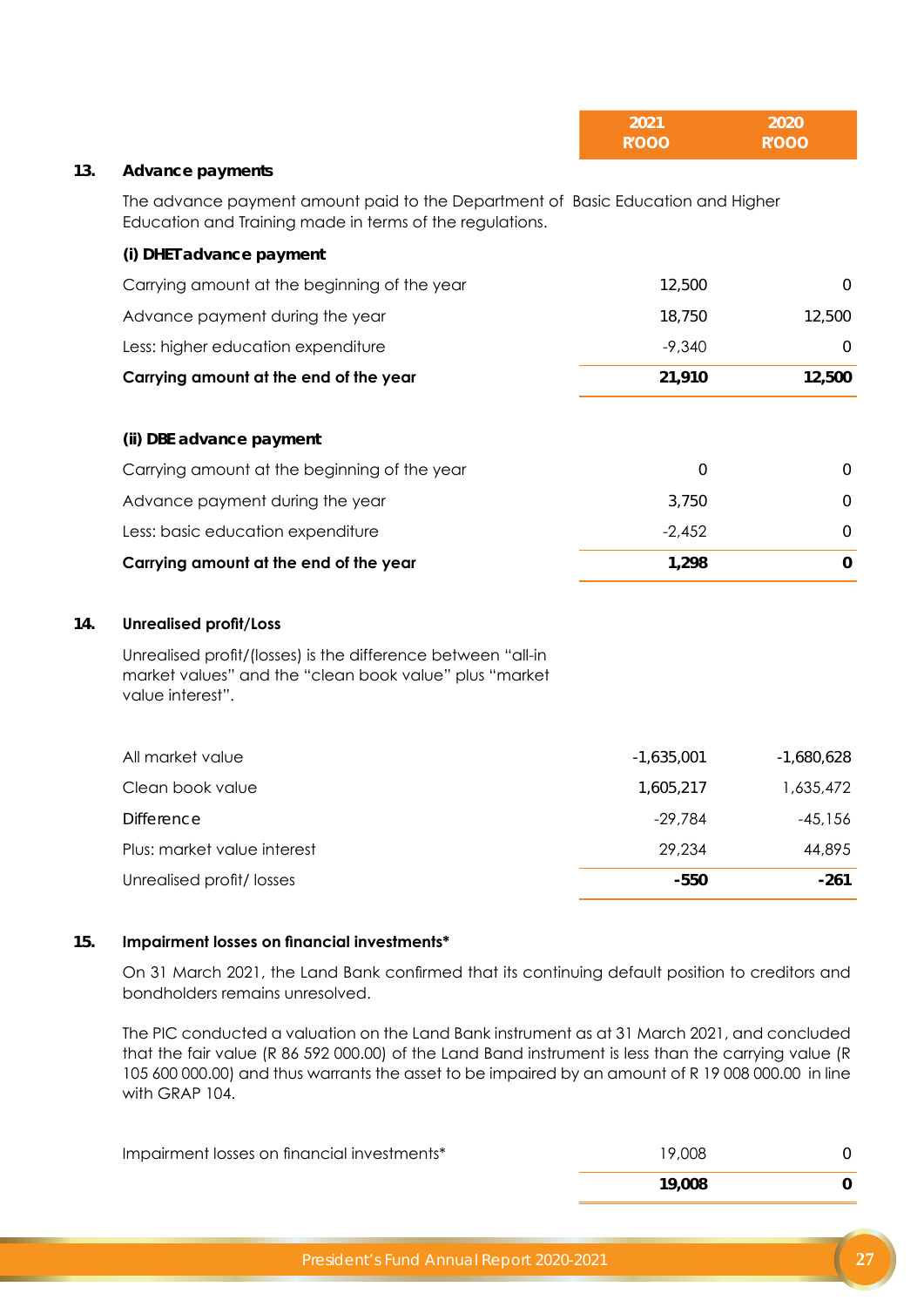## NOTES TO THE FINANCIAL STATEMENTS

#### **16. Risk assessment**

#### **16.1 Introduction**

As a client of the PIC, the President's Fund specifies its desirable risk parameters in accordance with its own risk appetite. This risk appetite informs the formal investment mandate given to the PIC. The ultimate responsibility for investment risk management oversight lies with the PIC and not with the President's Fund.

#### **16.2 Market risk**

Market risk is the potential loss due to adverse movement in the market value of assets.

The entity's activities expose it primarily to the risks of fluctuations in interest rates risk.

Interest rate risk refers to the risk that the fair value of future cash flows of a financial instrument will fluctuate because of changes in market interest rates.

#### **16.3 Interest rate risk management**

The President's Fund's interest rate profile consists of money market accounts and bank balances which expose the entity to fair value interest rate risk and cash flow interest rate risk, and can be summarised as follows:

#### **16.4 Financial assets**

Bank balances linked to South African prime rate.

Money market linked to South African prime rate.

The management of the money market interest rate risk is done by the PIC.

#### **16.5 Interest rate risk**

This risk is the potential financial loss as a result of adverse movements in interest rates that affect the value of money market instruments. As a PIC client, the President's Fund has exposure to interest rate risk through investments in money markets.

Sensitivity to interest rate movements is measured by the duration of the fixed interest exposure. Such duration is dictated in the President's Fund client investment mandate to PIC, relative to the appropriate benchmark.

Furthermore, these investment mandates prescribe how the assets should be managed by PIC, in line with President's Fund liquidity needs and its liability profile.

#### **16.6 Credit risk**

President's Fund investment portfolios are exposed to the potential for credit-related losses that can result due to an individual, counterparty or issuer being unable or unwilling to honour contractual obligations.

To mitigate this risk and minimise excessive credit exposure to one single counterparty, the President's Fund mandate to PIC states that PIC will only invest with local commercial banks or institutions that have a credit rating of at least "A" from one of the recognised domestic and/ or international credit rating agencies.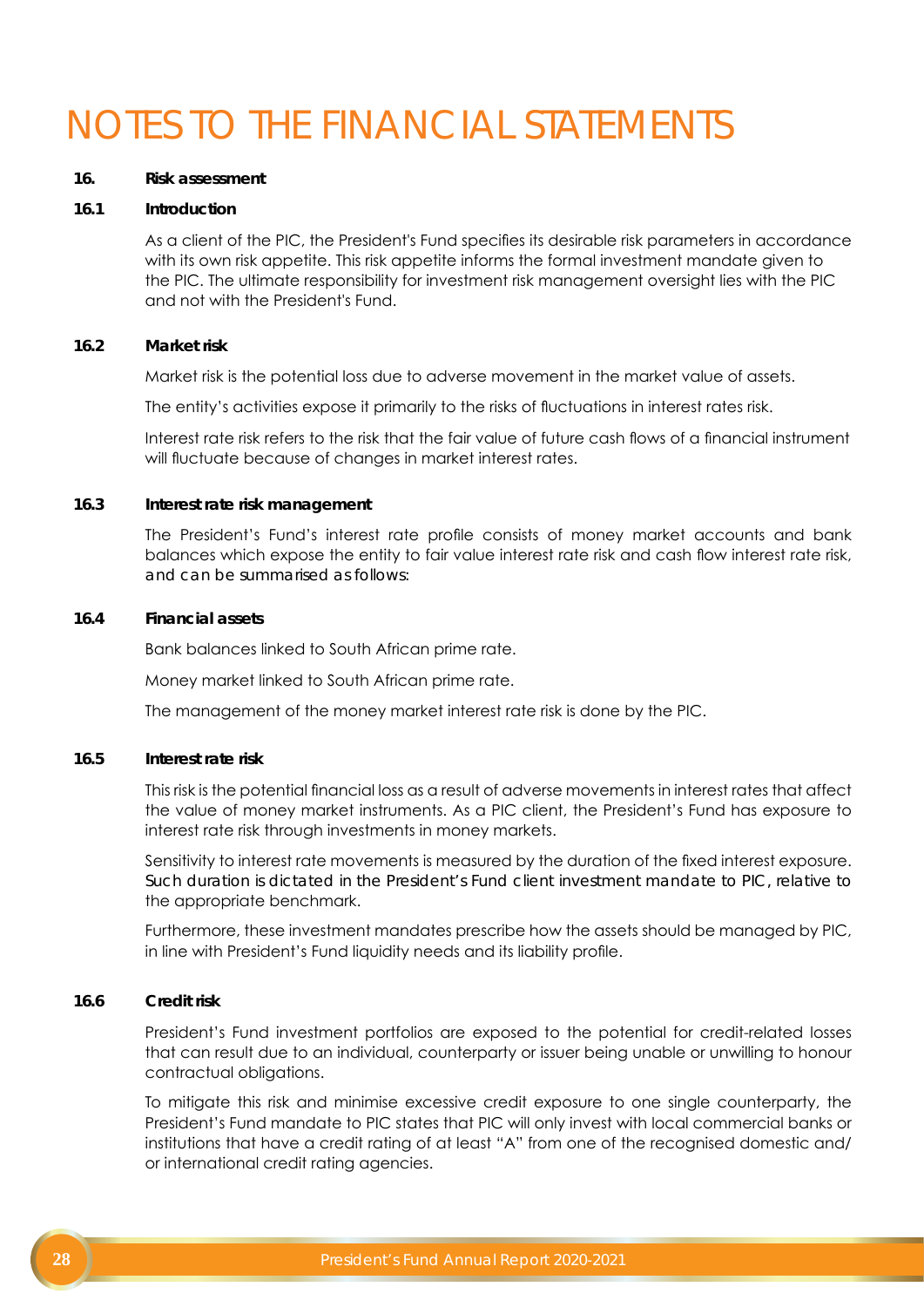#### **16.7 Liquidity risk**

Liquidity risk arises when there are insufficient liquid assets available to enable the President's Fund to meet its obligations when due.

The President's Fund current liquid asset holdings of less than 3 months maturity amount to R505 million of the total portfolio which ensures sufficient liquidity to pay out monies due to beneficiaries.

#### **16.8 Operational risk**

Operational risk is the risk of loss resulting from inadequate or failed internal processes, people, systems and external events. The Fund recognises the significance of the operational risk inherent in all the Fund's activities. This operational risk is managed within acceptable levels through an appropriate level of management focus and resource allocation.

#### **16.9 Concentration risk**

Concentration risk is the risk of losses arising due to poor diversification within funds, which can result in undesirable risk exposures.

The President's Fund manages this risk through the PIC investment mandate, which dictates the level of concentration. Money market investments are spread across banks to reduce and diversify the client's concentration risk.

#### **Acknowledgement**

Our appreciation towards the loyal support and valuable contributions of the various stakeholders is hereby appreciated

The Financial Statements set out on pages 13 to 27 have been approved by the Accounting Officer.

**\_\_\_\_\_\_\_\_\_\_\_\_\_\_\_\_\_\_\_\_\_\_\_\_\_\_\_\_**

**Adv D Mashabane** Accounting Officer President's Fund Date: 30 July 2021